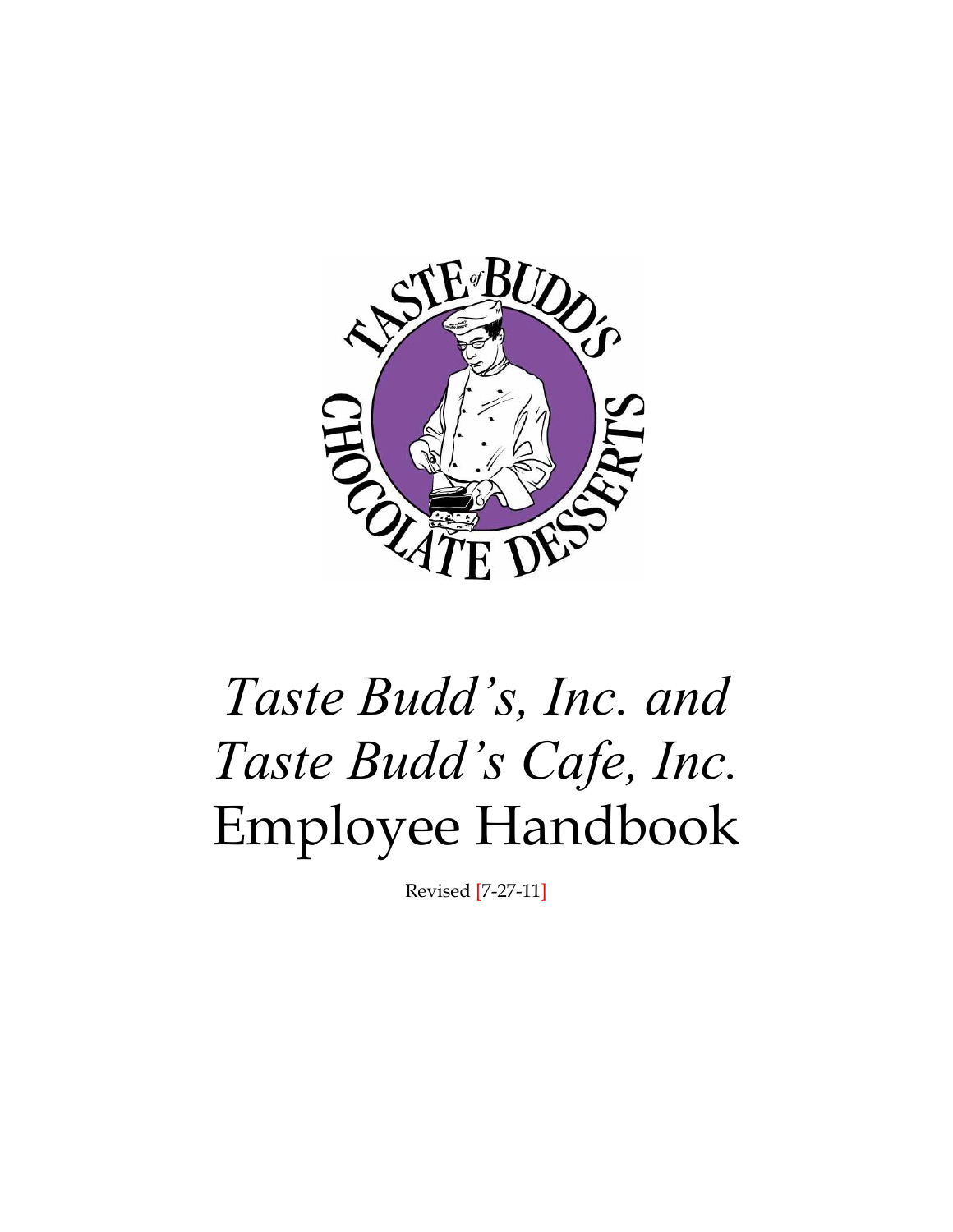# TABLE OF CONTENTS

<span id="page-1-0"></span>

| PERFORMANCE/JOB REQUIREMENTS AND EVALUATIONS. | .15 |
|-----------------------------------------------|-----|
|                                               |     |
|                                               |     |
|                                               |     |
|                                               |     |
|                                               |     |
|                                               |     |
|                                               |     |
|                                               |     |
|                                               |     |
|                                               |     |
|                                               |     |
|                                               |     |
|                                               |     |
|                                               |     |
|                                               |     |
|                                               |     |
|                                               |     |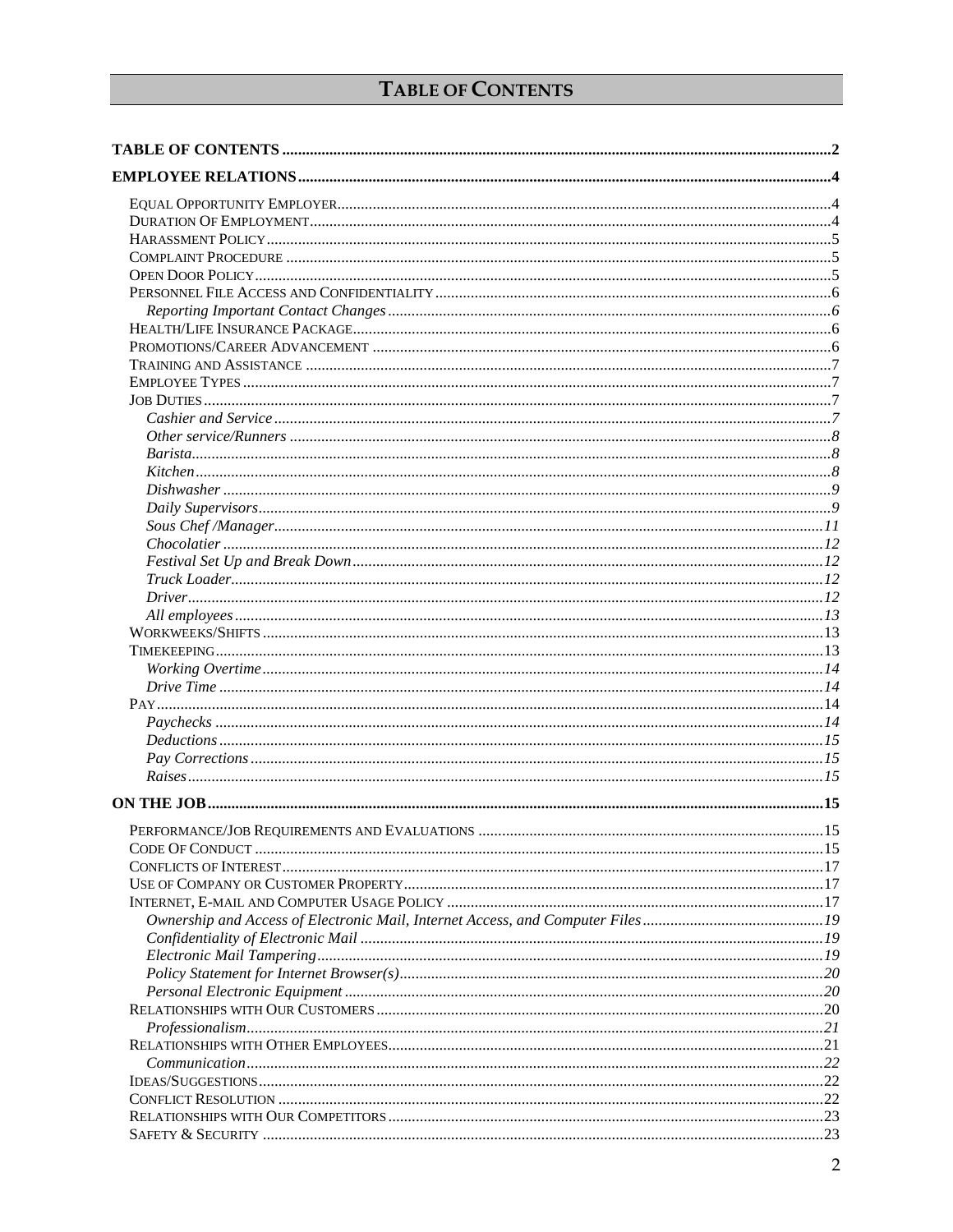This employee handbook does not constitute a contract for employment between Taste Budd's, Inc. and/or Taste Budd's Cafe, Inc. (hereafter referred to as the "Company" and its employees. Employees of the Company are considered "at-will", and therefore, either the employee or the Company may terminate the employment relationship at any time with or without cause or notice. No person other than Chef Budd has authority to enter into any agreement for employment for any specified period and any such agreement must be in writing. The Company reserves the right to modify the provisions of this handbook at any time.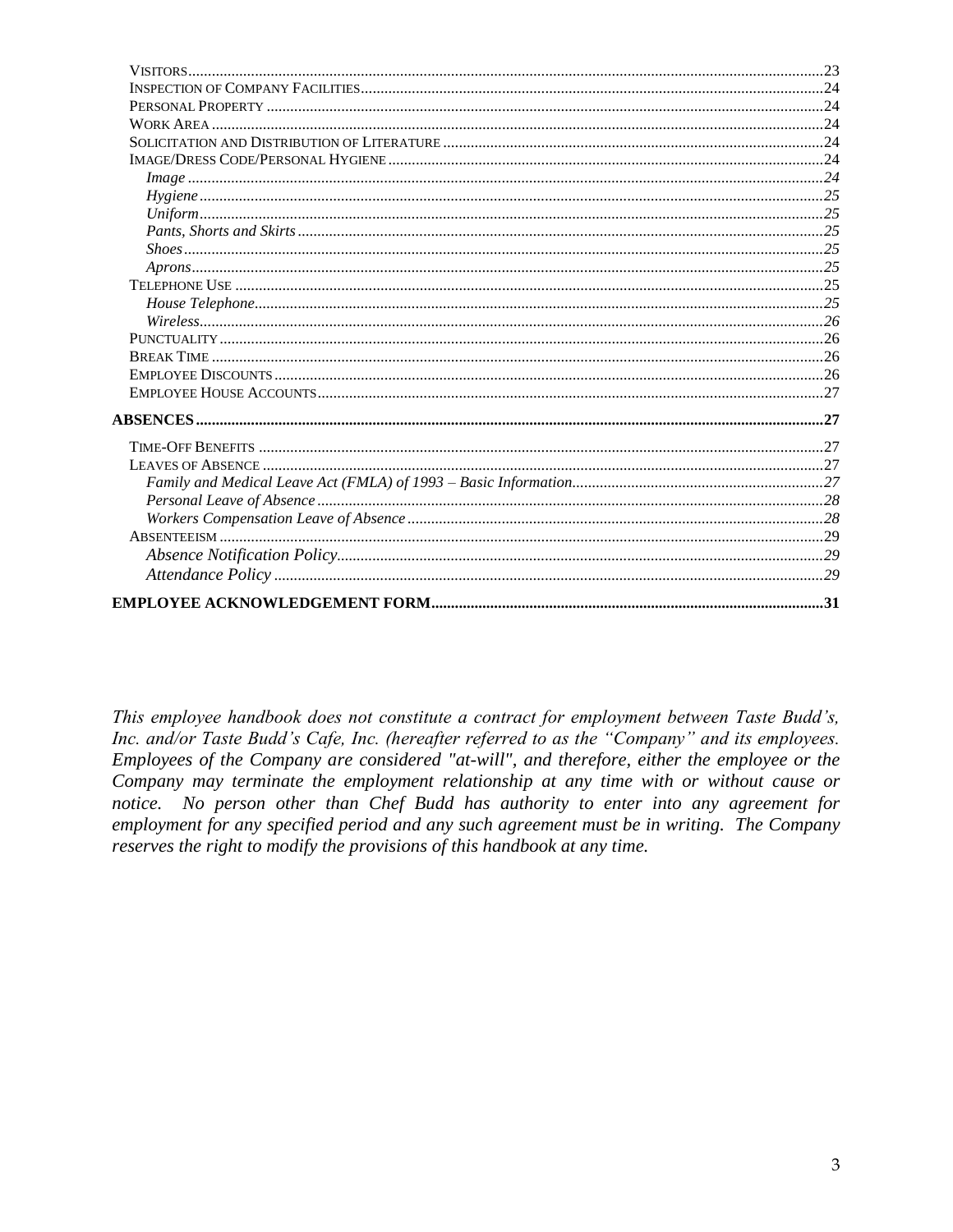# **EMPLOYEE RELATIONS**

#### <span id="page-3-1"></span><span id="page-3-0"></span>**EQUAL OPPORTUNITY EMPLOYER**

It is a fundamental policy of Taste Budd's, Inc. and Taste Budd's Cafe, Inc. not to discriminate on the basis of race, color, religion, sex, national origin, age, handicap or disability, with respect to recruitment, hiring, training, promotion and other terms and conditions of employment

It is the policy of this Company to base decisions on employment solely upon an individual's qualifications and availability relating to the requirements of the position for which the individual is being considered. The Company will recruit, hire, and promote the best-qualified persons for all jobs without regard to race, color, religion, sex, sexual orientation, marital status, national origin, age, handicap or disability.

The Company will ensure that all personnel actions such as compensation, benefits, transfers, layoffs, Company-sponsored training, promotions, terminations and disciplinary actions are applied equally.

#### <span id="page-3-2"></span>**DURATION OF EMPLOYMENT**

Taste Budd's, Inc. and Taste Budd's Cafe, Inc. does not require employees to commit to employment for any specific duration, and the Company does not commit to employees that their employment will last for any specific duration. Consequently, all employment by the Company is considered at will. This means that Taste Budd's, Inc. and Taste Budd's Cafe, Inc. may terminate your employment at any time for any lawful reason and likewise you are free to resign your employment at any time. Only Chef Budd can modify this relationship and, even then, only in writing.

If your employment is terminated because of economic conditions or lost business, the Company will provide you with a minimum of two weeks advance notice.

The Company requests that employees give a minimum of two-week notice of resignation and more than two weeks is appreciated.

Upon termination, you will be paid all earned wages by your next regularly scheduled payday. Within 30 days of termination of employment, you will be paid all earned, unused Vacation at your base (Salary) or routine/normal (Hourly) rate of pay.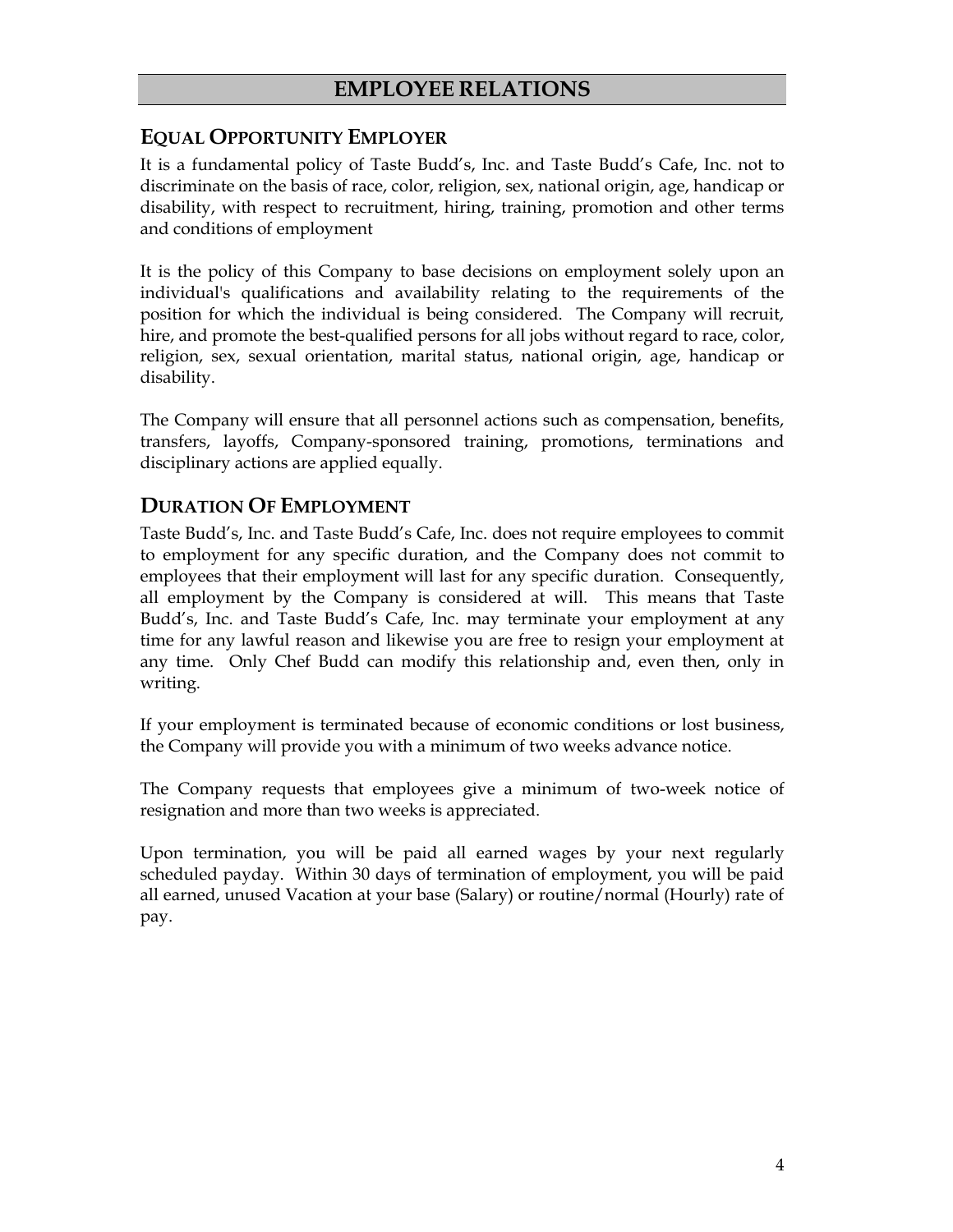# <span id="page-4-0"></span>**HARASSMENT POLICY**

It is the policy of the Company to prohibit any form of sexual harassment. Improper interference with the ability of employees to perform their expected job duties will not be tolerated and should be reported to the appropriate supervisory personnel.

Under federal law and regulations, unwelcome sexual advances, requests for sexual favors, and other verbal or physical conduct of a sexual nature constitute unlawful sexual harassment when either: (1) submission to such conduct is or becomes a term or condition of an individual's employment or is used as a basis for employment decisions relating in any way to that individual; (2) such conduct substantially interferes with an individual's work performance; or (3) such conduct creates an intimidating, hostile, or offensive working environment.

Other forms of unlawful harassment as deemed by the New York State Division of Human Rights are also prohibited by this policy. Such as, race, creed, national origin, age, handicap, gender, sexual orientation or marital status. Such forms of harassment may be reported pursuant to this policy.

Any employee found to have engaged in such conduct, or who condones such action on the part of subordinates, will be subject to appropriate disciplinary action up to and including termination of employment. An employee may also be subject to individual liability and penalties as a harasser.

# <span id="page-4-1"></span>**COMPLAINT PROCEDURE**

If you experience any job-related harassment or have a related complaint, you should promptly report the matter to Chef Budd. The Company will undertake an investigation ensuring confidentiality to the greatest possible extent.

The Company expressly prohibits any form of retaliatory action against any employee availing themselves of the benefits of this procedure. Retaliation is a violation of this policy and may result in discipline, up to and including termination. No employee will be discriminated against, or discharged, because of a good faith bringing or assisting in the investigation of sexual or other unlawful harassment.

# <span id="page-4-2"></span>**OPEN DOOR POLICY**

Misunderstandings or conflicts can arise in any organization. If you have a question or a complaint or are bothered by a job-related situation, you should first speak with your immediate supervisor or manager. This is usually the best way to seek resolution of problems and is a matter of professional courtesy. If, however, the issue is not resolved, you are encouraged to bring your concern to the next level of management.

Should your concern not be satisfactorily addressed or be one that you would rather not discuss with your immediate supervisor or within your own department, you should contact Chef Budd. He will advise and counsel you on a wide range of issues, as well as clarify and answer questions regarding Human Resources policies, and is responsible for investigating all grievances brought to the Company's attention.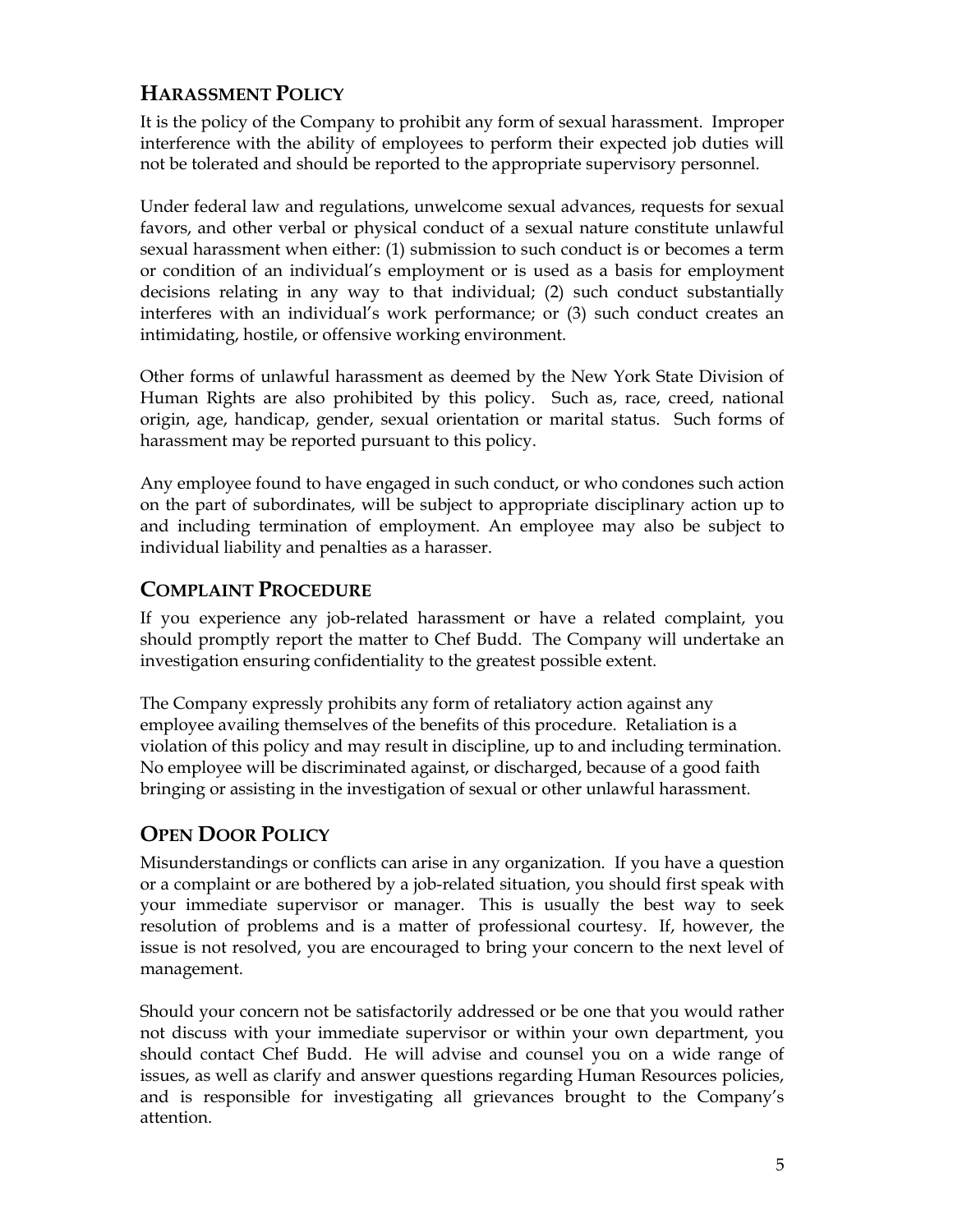# <span id="page-5-0"></span>**PERSONNEL FILE ACCESS AND CONFIDENTIALITY**

The Company recognizes and respects the information contained in employee records. Certain information about you as a member of the organization is essential for the Human Resources documents and payroll documents. Your family status, home address and telephone number must be correct and current. Be sure to inform Chef Budd or his administrative assistant whenever this information changes. As a new employee, you will be required to sign the acknowledgement form in this document, which is your verification of having read and understood this handbook. It will also allow you to permit your phone and email contacts information to be published on the employee billboard or not. If you choose to permit your contact information to be published, it will be viewable by other employees. It will be posted at your place of employment and the online billboard of your schedule account. It is understood that this is expressly for employee-to-employee communication in agreements with shift swapping and coverage.

In response to valid requests to verify employment, for business references, or for credit purposes, the Company will release employment status, i.e., active or terminated, job title, and dates of employment. Additional information regarding employment will be released upon written authorization from the employee. Additional information may also be released pursuant to subpoena or other legal obligation. Supervisors or managers are not authorized to provide reference information. Chef Budd is the only one allowed to provide this information.

You may, in the course of your work, have access to information about the Company, other employees or customers, which is confidential. This information is not to be revealed to anyone other than in the normal course of conducting your duties and responsibilities. Disclosure of such information is prohibited and could result in disciplinary action, up to and including termination of employment.

#### <span id="page-5-1"></span>Reporting Important Contact Changes

The Company maintains records of your address, phone number and other important information. These records are necessary for emergencies and tax purposes. Please report changes in personal information promptly to Chef Budd or his administrative assistant.

# <span id="page-5-2"></span>**HEALTH/LIFE INSURANCE PACKAGE**

The Company does not offer health or life insurance at this time. If you are interested in purchasing health insurance, inquire with Chef Budd about package option quotes that may be available via the Company's membership with Red Hook Chamber of Commerce as well as other business options.

# <span id="page-5-3"></span>**PROMOTIONS/CAREER ADVANCEMENT**

When evaluating you for promotion, a number of factors including job performance, job related qualifications, educational background, flexibility, and experience with the Company and our industry are considered.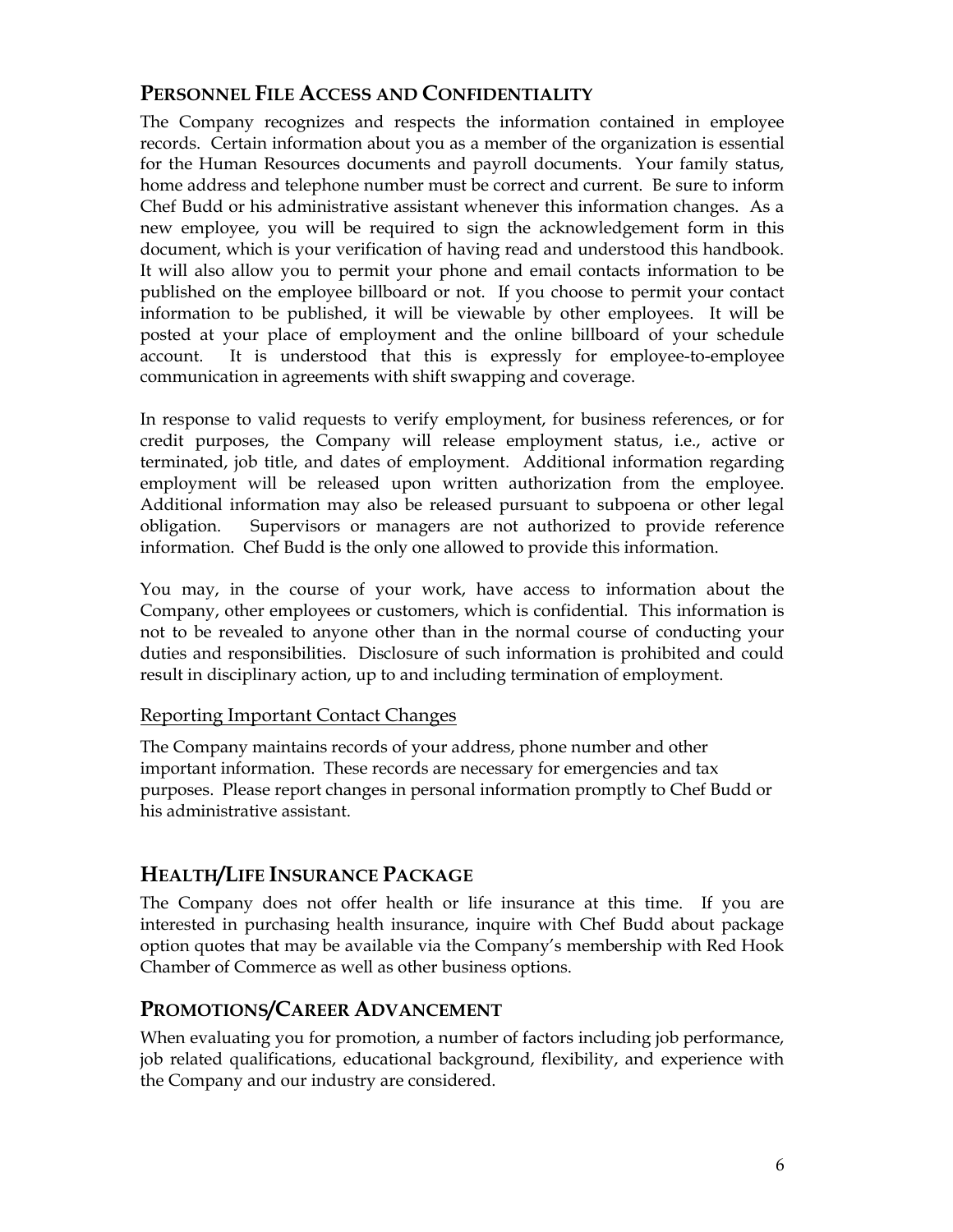# <span id="page-6-0"></span>**TRAINING AND ASSISTANCE**

Taste Budd's, Inc. and Taste Budd's Cafe, Inc. occasionally conducts programs and employee meetings designed to provide new information, skills or enhance existing skills and knowledge. These programs are provided for individuals who consistently demonstrate a leadership capacity in the workplace and express an interest in career advancement. Notices for future meetings and programs will be sent via email.

# <span id="page-6-1"></span>**EMPLOYEE TYPES**

- 1. Hourly Employee who is compensated for the number of hours worked.
- 2. Part Time Employee whose workweek averages less than 38 hours, or whose average may exceed 38 hours for a period less than a 90-day period.
- 3. Full Time Employees who have been hired to work an average of at least 38 hours for a continuous period of at least 90 days.
- 4. Salary Salary employees normally work an amount of time equaling or exceeding 38 hours in a standard payroll workweek and receive the same salary regardless of the number of hours worked in the workweek. Salary employees are generally exempt from the federal overtime pay requirements. (A Salary employee is also classified as a Full Time Employee.)
- 5. Temporary A temporary employee works in a job for a specified amount of time, less than six months, and is not eligible for Company benefits.

# <span id="page-6-2"></span>**JOB DUTIES**

#### (All duties are as follows but not limited to)

#### <span id="page-6-3"></span>Cashier and Service

- Always greet customers with a friendly smile and greeting as they approach the counter even if they are not yet ready to order, simply to acknowledge that you are ready to answer questions and take their order when they are ready.
- Check all displays for cleanliness and organization.
- Check that price tags and labels are visible and correct.
- Keep display cases full at all times.
- Use symbols for tracking orders as it begins to get busy.
- Use notes to add customer names for take out orders.
- Credit Cards accepted are Visa, Master Card, American Express and Discover.
- Always tell the customer thank you and to have a nice day at the end of a transaction.
- Never leave the cash drawer open unattended.
- Feel free to call a kitchen staff person to help describe items that you may need help with.
- Brew coffee as needed but coordinate with the manager to brew less as you approach closing time.
- Never brew both sides at the exact time, wait for running water sound to stop before running second side. Do not brew until green light is lit.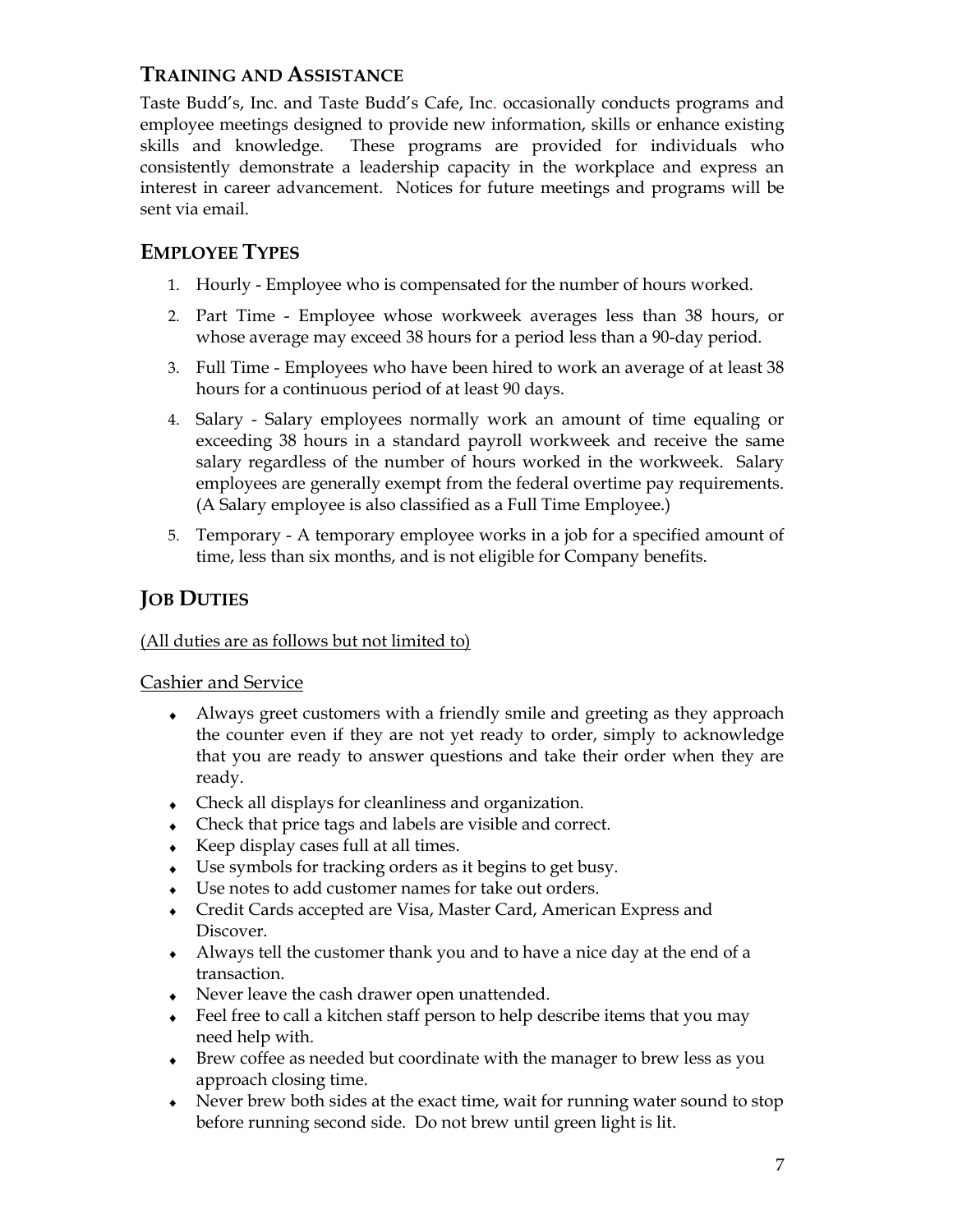- When there is time, speak to Barista to call out and confirm orders even as they are printing.
- If you cannot get to a customer right away always mention to them that you will be right with them as soon as possible.
- Use cashier checklist at closing.
- Ask a manager if you do not know how to sell/recharge a Taste Budd's card or record a Truffle Budd club member (frequent diner).
- Beverage case drinks do not qualify for the stamp card.

#### <span id="page-7-0"></span>Other service/Runners

- Always bring napkins and utensils with food deliveries.
- Be sure to bring symbols back once all food is delivered.
- Wipe tables and pick up stray garbage as you walk the dining room.
- Bring an empty bus bin out to switch with the full one on one trip.
- Periodically check bathrooms for cleanliness.
- Periodically check condiment hutch for supply stock and cleanliness.
- Crumb couches and chairs.
- Return magazines to rack and papers to side tables.
- Organize kiddy area.
- Windex display cases, doors and entrance foyer.

#### <span id="page-7-1"></span>Barista

- Keep counters free of grounds and spills at all times.
- Always empty group/espresso handles immediately after making drinks in preparation for the next order and place back onto the machine to stay warm.
- Check all supplies to be full and ready (especially dairy).
- Make eye contact with customers as you put up their drinks.
- Always repeat what the drink is as you put it up for pick up.
- Never yell out drink orders loudly.
- If a drink is sitting without pick up walk to the end of the counter and calmly repeat the drink name as the customer may have walked away.
- Place drinks on the counter for pick up rather than handing them to customers, to avoid spills and possible burns.
- Remember cup sleeves and lids.
- Always use a thermometer when steaming milks and stay between 150 and 160 degrees.
- When it is extremely busy it is okay to pull shots slightly ahead of time in order to build drinks quickly (not more than 5 minutes).
- Never leave dirty towels in customer view and change dirty rags for clean ones regularly.
- Always keep one wet towel on top left of machine for steam wand wiping only. Wipe steam wand immediately after each use.
- Be ready to make drinks per customer's requests (dry, lots of foam, wet, extra hot etc.).
- Always stab tickets when orders are complete and not before.

#### <span id="page-7-2"></span>Kitchen

- $\leftarrow$  Keep kitchen clean at all times.
- Always put all food and equipment back in the same position as you are working in order to not clutter the station.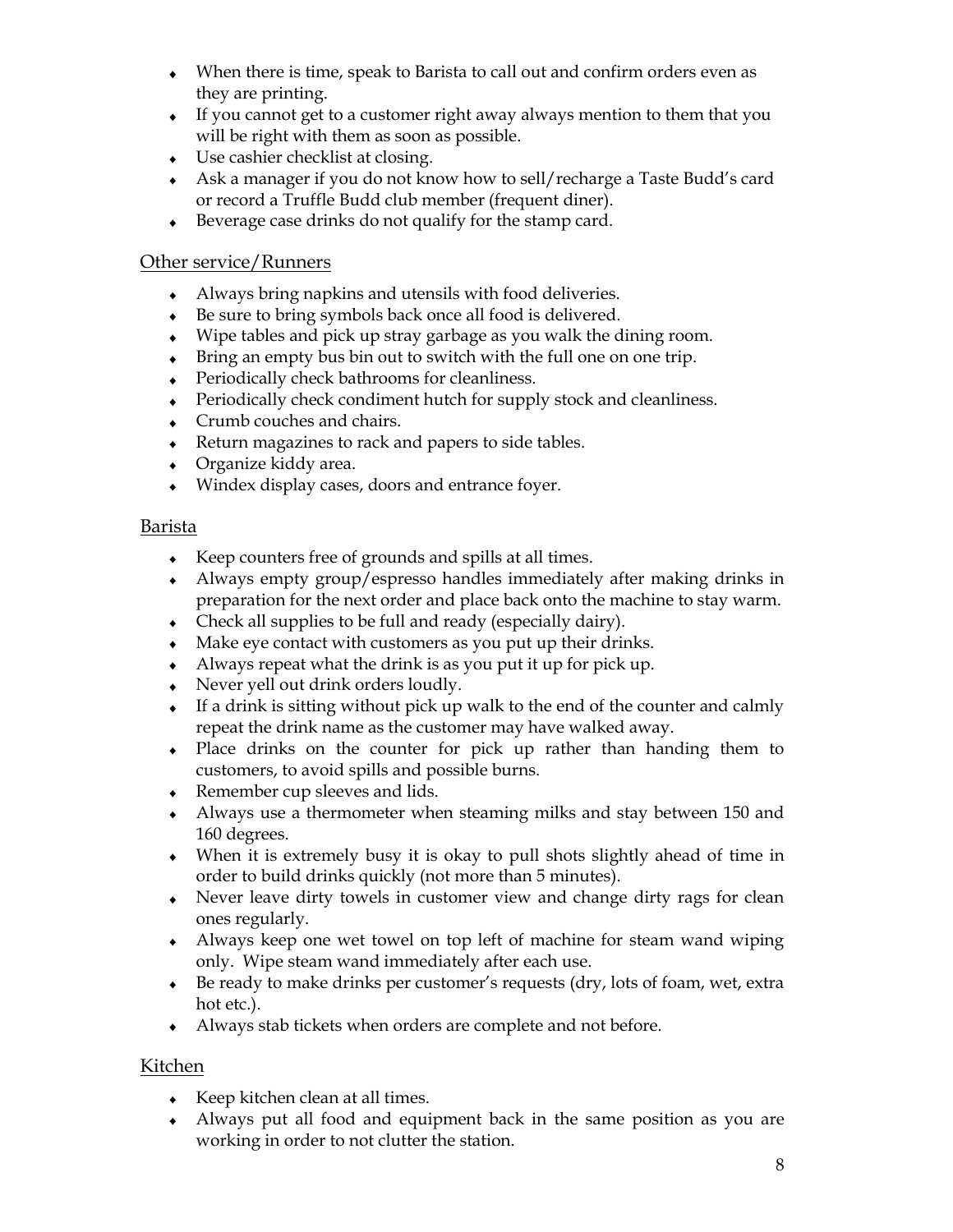- Think ahead and continue to stock all foods in order to be ready for business.
- When orders are complete call them out by symbol name and ring the bell, if there is no symbol call item names, not cashier names.
- Always tell cashier or manager if you will leave the kitchen to work at storeroom or go to the bathroom etc.
- Always check printer for tickets immediately when you return.
- Always stab tickets when orders are complete.
- Change knife sanitizing water often.
- Keep panini grill closed when not in use as to not waste heat and electricity.
- Taste and adjust soups as needed. They sometimes need a little water if they have cooked down.
- Warn front servers when soup is low and what flavor it may change to.
- Ask for help before you get too behind when many orders come in.
- Use kitchen checklist when closing station.
- FIFO, always rotate stock first in first out.

#### <span id="page-8-0"></span>Dishwasher

- Maintain sanitary three bay sink system as posted above sinks (wash, rinse, sanitize).
- Do not leave sharp objects in sink water.
- Maintain clean bus bins and cart.
- Rotate clean dishes and utensils back into service and storage areas.

#### <span id="page-8-1"></span>Daily Supervisors

#### **Opening Supervisors**

(The supervisor is not expected to physically do ALL this, rather do some of it and supervise others to be sure it is all completed)

- 1. Done by 7:00am (or 8am on Sunday):
	- o Standard procedures for opening team turn on oven, grill, toaster, soup warmer, espresso machine, lights (Display coolers too), check bathrooms, brew coffee, creamers, ice water, ceiling and floor fans, rugs down, doors open, umbrellas, open sign on, music, cash drawers, pastry display, soup signs correct, check tables and dining area (clean).
- 2. Done by 9:00am (or 10am on Sunday):
	- o Baking.
	- o Check for special orders.
	- o Clean and stock dessert display case. Check all back ups.
	- o Review/Assign/monitor side work for staff on eraser board.
	- o Quick check of kitchen prep for lunch (breads out, units stocked etc.).
	- o Review staff and schedule/Assign breaks and rotation.
	- o Walk entire front of house to see if everything is presentable, clean and stocked.
	- o Check that all staff is in uniform and good hygiene.
- 3. By 11:45am recheck that all items above have been completed.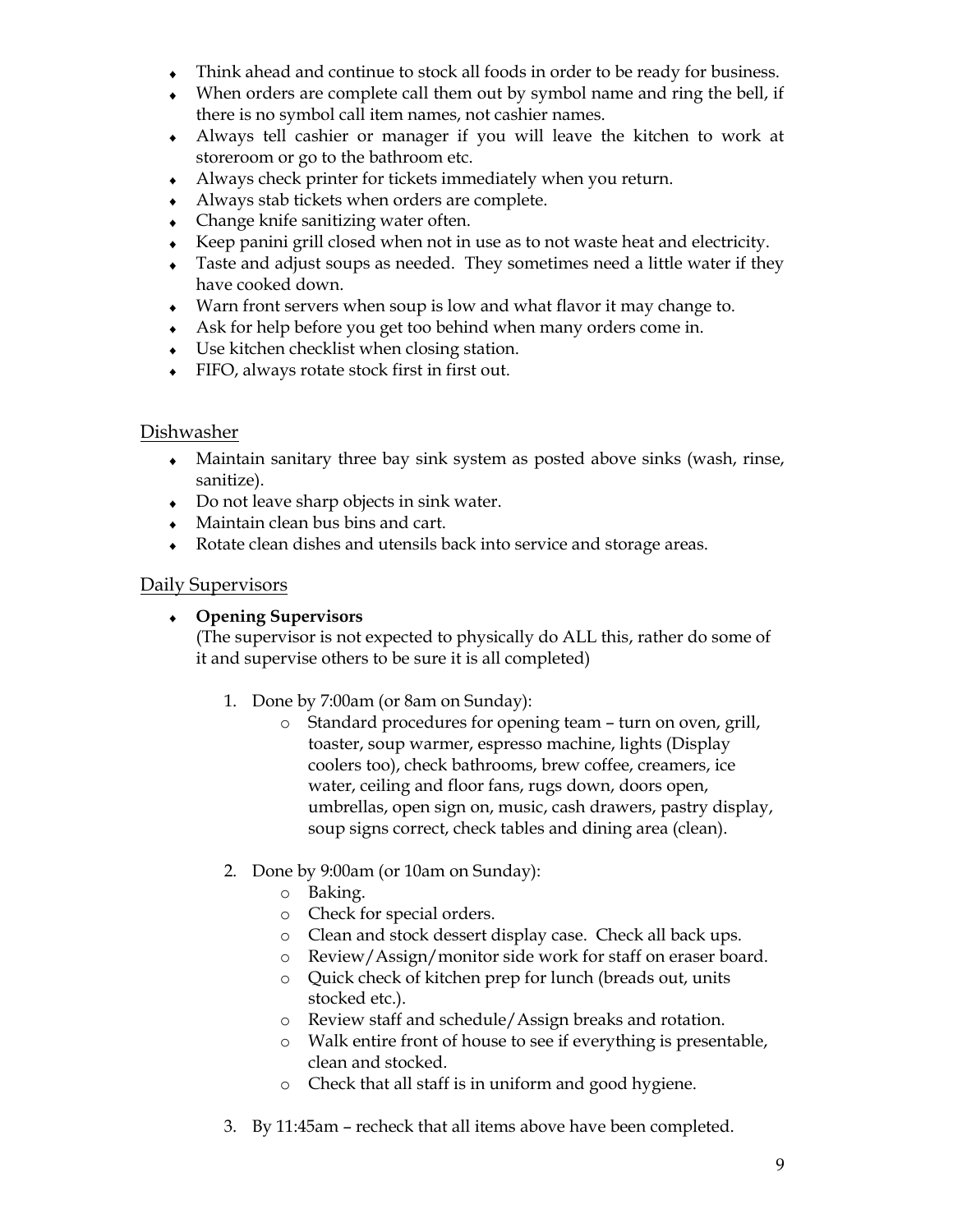- 4. Monitor and ensure quick friendly customer service and a clean dining area.
- 5. By 2:00pm note on checklist items to communicate with closing or afternoon supervisor (any special orders, staffing assignments, unusual occurrences, low stock, need to do, 86'd, need to order etc.).
- 6. Before clocking out
	- o Clean up/wipe down all side work areas and items.
	- o Dining room as clean and organized as possible.
	- o Take all dirty rags to laundry and replace with clean ones.
	- o Stock Barista cooler.
	- o Settle any open orders.
	- o Speak with new supervisor.
	- o Clock out.
- 7. Note, sign and date Supervisor check list.

#### **Closing Supervisors**

(The supervisor is not expected to physically do ALL this, rather do some of it and supervise others to be sure it is all completed)

- 1. Done in first hour of shift:
	- o Communicate with morning supervisor before they go home.
	- o Check for special orders/86 board.
	- o Review/Assign/Monitor side work for staff on eraser board.
	- o Quick check of kitchen prep for dinner (breads out, units stocked etc.).
	- o Review staff and schedule/Assign breaks and rotation.
	- o Walk entire front of house to see if everything is presentable, clean and stocked.
	- o Check that all staff is in uniform and good hygiene.
- 2. Throughout your shift:

Monitor and ensure quick friendly customer service and a clean dining area.

- 3. Started by 7:00 pm and should be done by 9:00 pm:
	- o Write staff names and beginning side work jobs for the next day (transfer any items undone).
	- o Muffins and pastries put away with parchment paper in between.
	- o Dining room windows closed.
	- o Counters out front have been wiped down.
	- o Garbage is taken out.
	- o Check all 3 bathrooms (sweep, mop, clean, restock).
- 4. Done after closing:
	- o Employees are clocked out before going home.
	- o Music, Ceiling and floor fans off.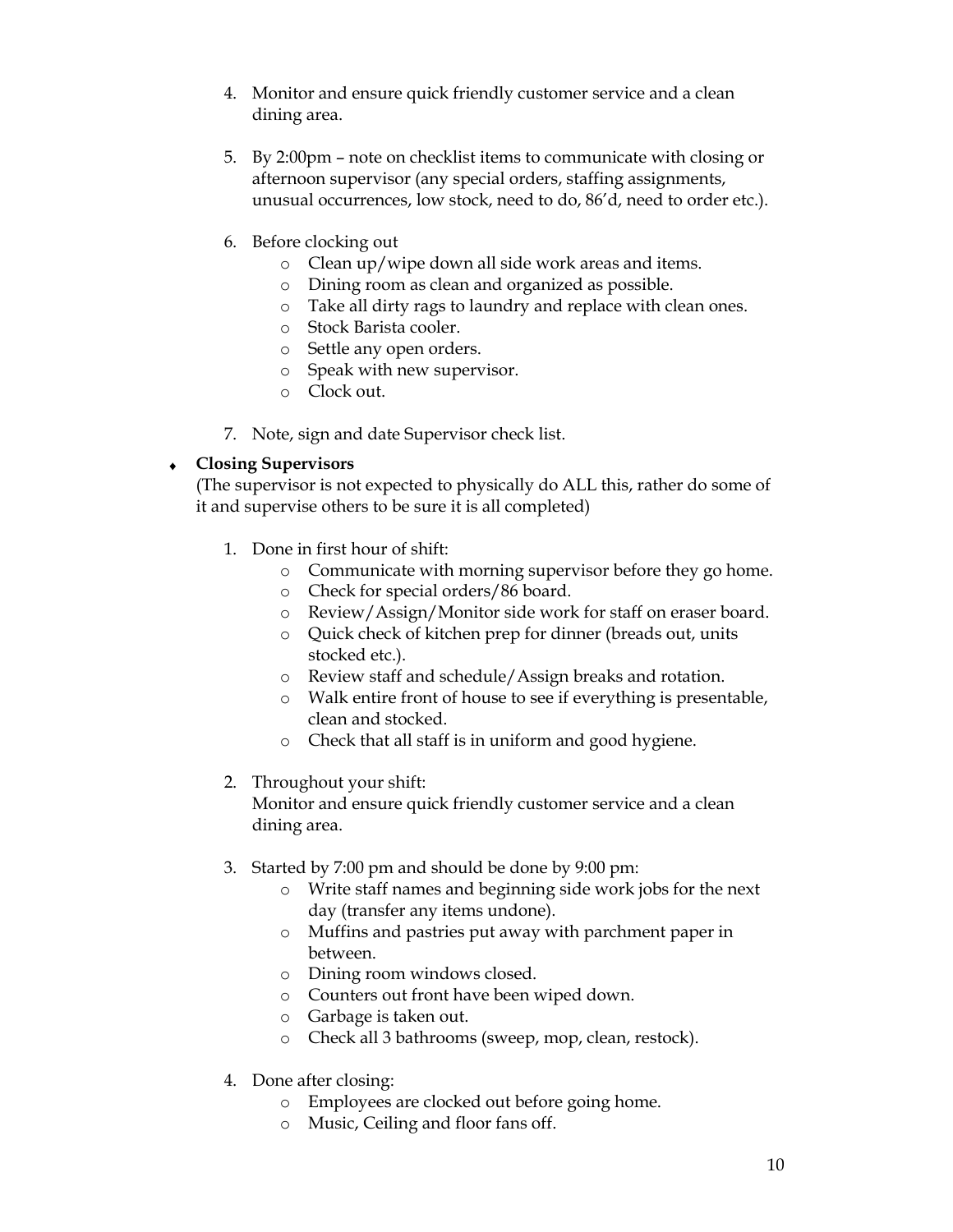- o Power off to espresso machine and all kitchen appliances.
- o If trained for it, cash out and lock up \$ drawers.
- o Water is off (all 3 bathrooms, barista sink and kitchen sinks).
- o All doors locked and closed tightly.
- o All coolers and freezers closed tightly.
- o All lights off (bathroom lights and fans too).
- o During hot weather both air conditioners on low cool #5.
- o Dining area cleaned (floors, tables, rugs, glass, garbage's, displays).
- o Check kitchen: dishes done and put away, prep list filled out, floors, counters clean.
- 5. Note, sign and date Supervisor checklist.

#### <span id="page-10-0"></span>Sous Chef /Manager

- Direct manager(s) under Chef Budd.
- Support and assist supervisors and employees in all duties. Ensure great customer service.
- Perform various culinary tasks, which require skill and training including but not limited to baking, confectionery work, roasting, slicing, dicing, glazing, finished, displaying, packaging etc.
- Assist in reviewing schedules and coverage of all duties.
- Create weekly and seasonal specials and programs.
- Create and assist Chef Budd with seasonal menu changes.
- Review and ensure kitchen station efficiency.
- Maintain computer records of all Company related tasks of but not limited to all recipes, specials, training ideas, images, communications etc.
- Maintain hard copy records of all recipes and training materials.
- Lead and inspire staff to perform to the best of their ability.
- Examine sales report and forecasts.
- Examine and maintain food cost of 30% or better.
- Monitor hourly labor cost vs. income for peak efficiency.
- Maintain clean, safe, supportive, and positive work environment.
- Update Point of Sale computer items and prices as needed.
- Monitor and control food and paper waste.
- Monitor employee meal protocol.
- Maintain respectful and professional courtesy and appearance.
- Order minimum food, paper and other supplies in an efficient manner for business needs.
- Maintain safe storage and rotation of all perishable goods and dry inventory.
- Resolve and document minor staff issues and communications.
- Issue disciplinary documents with Chefs approval and review.
- Maintain and review safe and clean operation of all culinary, baking and service equipment.
- Monitor and execute all requests for specials orders.
- Demonstrate proficient use of business software including Taste Budd's email system, Quick Books, Aldelo for Restaurants, and Microsoft Office programs.
- Communicate all (business) employee and customer communications to Chef Budd (carbon copy).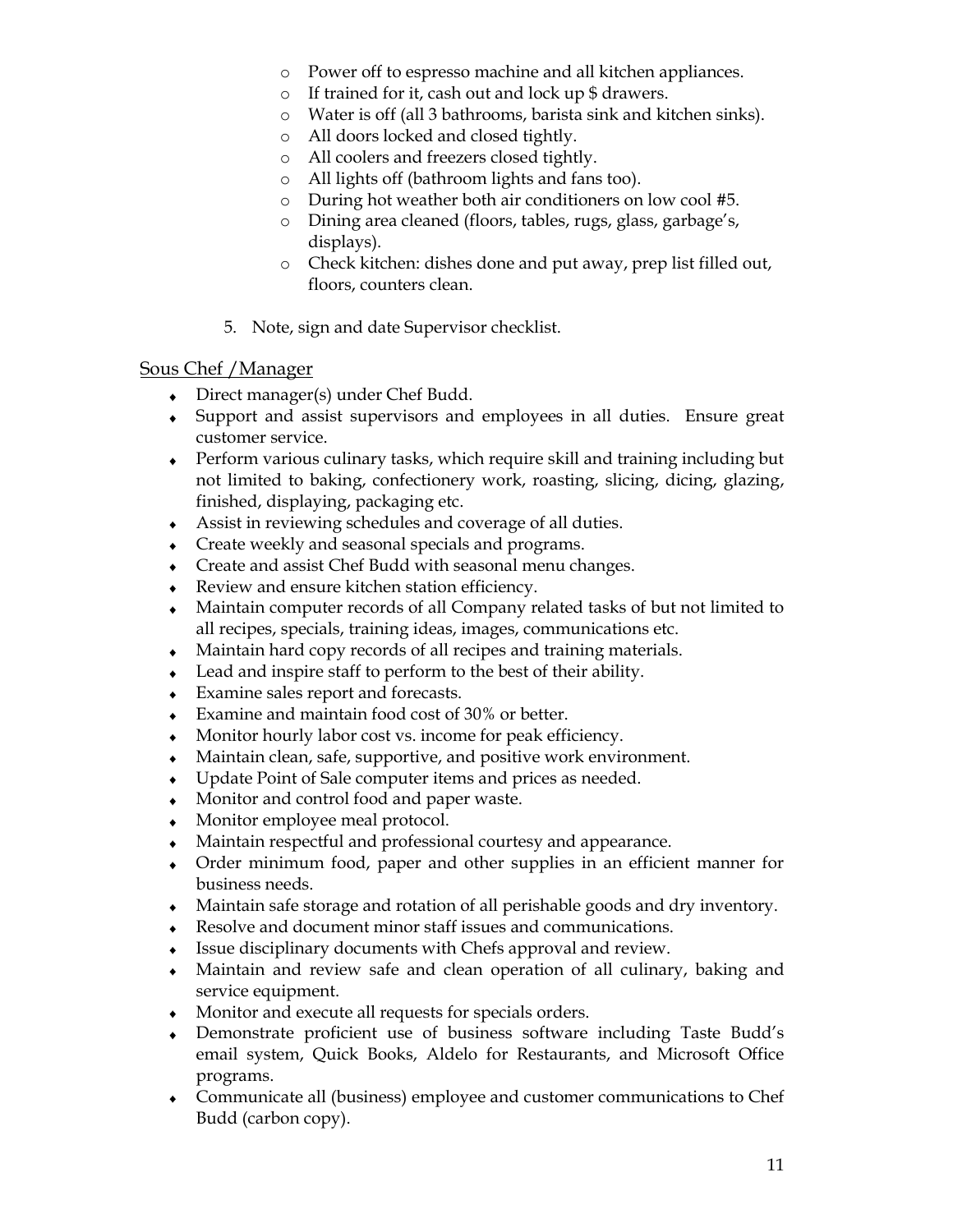Respond to assist and support any routine inspections of work place by department officials of The Dutchess County Department of Health, New York State Department of Health, Dutchess County Department of weights and measures, New York State Labor Department and local fire or police authorities (notify Chef Budd immediately a of any inspection).

## <span id="page-11-0"></span>Chocolatier

- Produce/make a reasonable minimum amount of hand made confections for retail sales.
- Maintain proper storage of all confectionery ingredients and equipment.
- Maintain a clean and presentable confectionery workspace.
- Store prepared confections in cool, dry and dark conditions.
- Maintain clean, appealing, and rotated confection display case.
- Inventory and maintain confectionery packaging including but not limited to ribbon, cellophane bags and wrap, boxes, liners, tape, labels, ingredient lists, price tags and bar codes.
- Schedule reasonable production time in advance of seasonal sales times (Holidays, celebrations, promotions etc.).
- Create new items only with notification and review by Chef Budd.
- Record and monitor sales of confections and menu success.

## <span id="page-11-1"></span>Festival Set Up and Break Down

Follow Chef Budd's direct supervision and assistance for safe and efficient event set up and break down.

#### <span id="page-11-2"></span>Truck Loader

- Work carefully and safe and always require assistance with any difficult lifting.
- Load and secure assigned cargo for safe travel and minimal movement or shifting.
- Turn off inside lights and review cooling mechanism and temperatures for refrigerated and frozen units and cargo.

#### <span id="page-11-3"></span>Driver

- Drive Company vehicles in accordance with all state and local laws and warnings including and not limited to speed, directional, signals and stops.
- Sign liability agreement with the Company.
- Maintain good driving record in according the state laws.
- Report any motor vehicle violations (tickets), accidents or warnings to Chef Budd and the Company even if obtained with other or personal vehicles.
- Maintain valid and perfect driving record and New York State Drivers license.
- Do not drive any vehicles or equipment if not physically and mentally able which includes but is not limited to being under the influence of drugs, alcohol, medication, lack of sleep, or illness.
- Join Drug and alcohol testing consortium if the Company requests.
- Never drive any vehicles for which you are not licensed.
- Be courteous and respectful to all other drivers and pedestrians.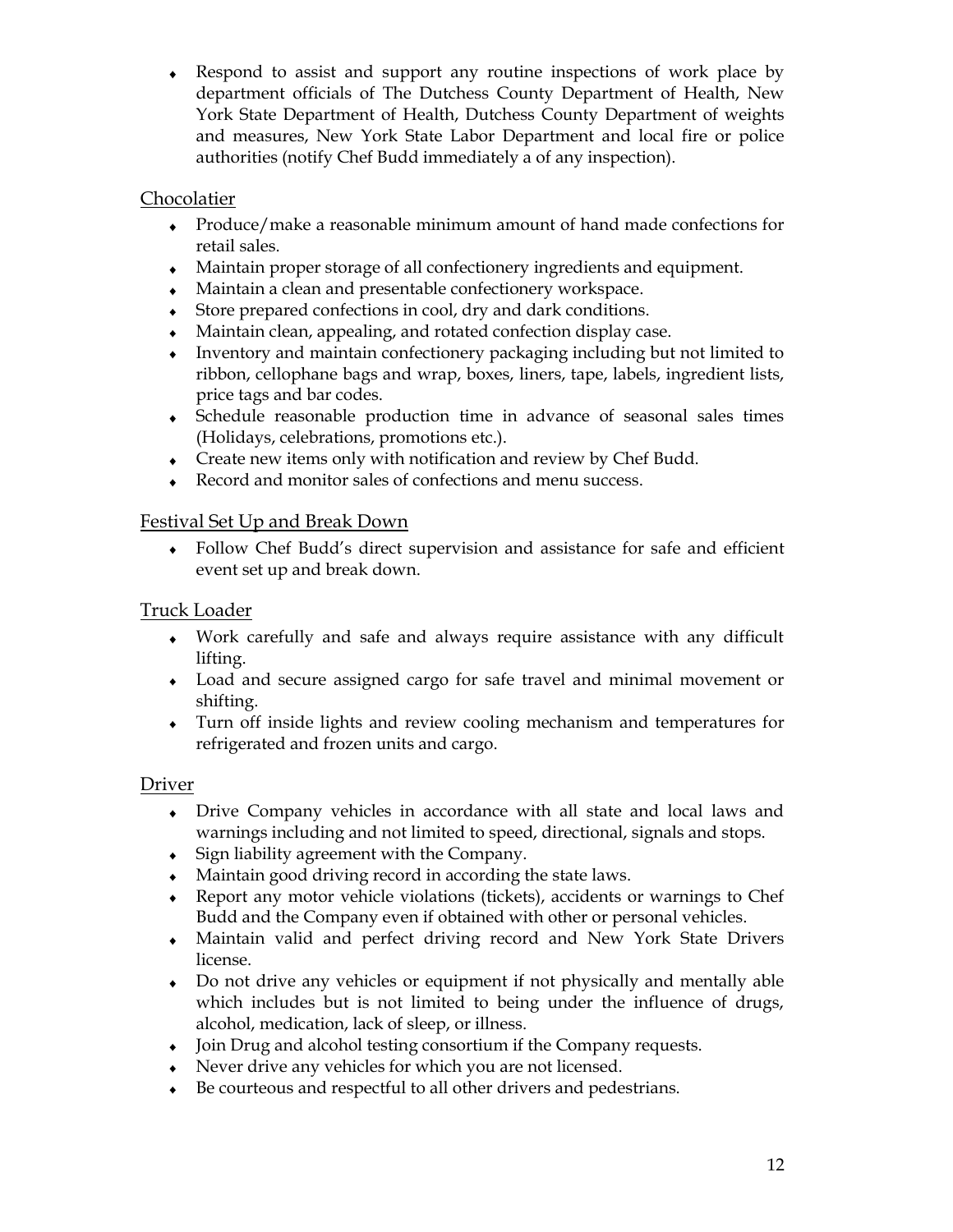#### <span id="page-12-0"></span>All employees

- Work as a team and support each other.
- Always offer a hand to other stations when you can.
- Think ahead and communicate by leaving emails or notes for who may be working your station next.
- When not serving customer look for side work to be done.
- Keep employee and customer bathrooms clean.
- Tie apron strings before placing in laundry.
- Keep aprons and towels separate.
- Work safely and say behind you when come behind anyone while working (especially with hot drinks and food).
- Never put knives in the sink.

## <span id="page-12-1"></span>**WORKWEEKS/SHIFTS**

Employees who are minors (under the age of 18) will only be scheduled and expected to work within requirements of the New York State Labor Laws.

All employees will be issued a user ID and password to access and view their schedules at any time online. All employees are expected to be familiar with and to accurately use all functions of the online schedule account. Such important features as time off requests, completion of schedule availability and viewing of schedules are of most importance. Schedules are available for viewing at your place of employment (at Taste Budd's Café via the dining room computer or Taste Budd's shop via the office computer).

Workweeks and shifts are widely different and are determined by job assignment, customer contact and the needs of the Company.

No employee has a guaranteed schedule or guaranteed minimum hours of work. The Company will always consider the employees' general availability and requests when publishing schedules. The Company realizes that many employees are part time, temporary and have multiple responsibilities including school and family.

During extremely slow periods, some employees will be required to end their shift early. During extremely busy periods employees may be requested to stay on until business is under control. Schedules are posted in advance, normally four weeks but not less than two. All employees may be scheduled to work at either Taste Budd's Café, Taste Budd's Shop or Taste Budd's Festival locations. Employees are expected to transport themselves to work on time, within a 30 mile radius of Red Hook, New York. Review your schedule thoroughly and daily so that you are familiar with your assigned task, work hours and days off.

## <span id="page-12-2"></span>**TIMEKEEPING**

In order to receive compensation for time worked on the normal Company payday schedule, employees must clock in and out using computer generated time cards.

1. Employees are not permitted to clock in/out for one another. No other employee should ever use your personal account code number.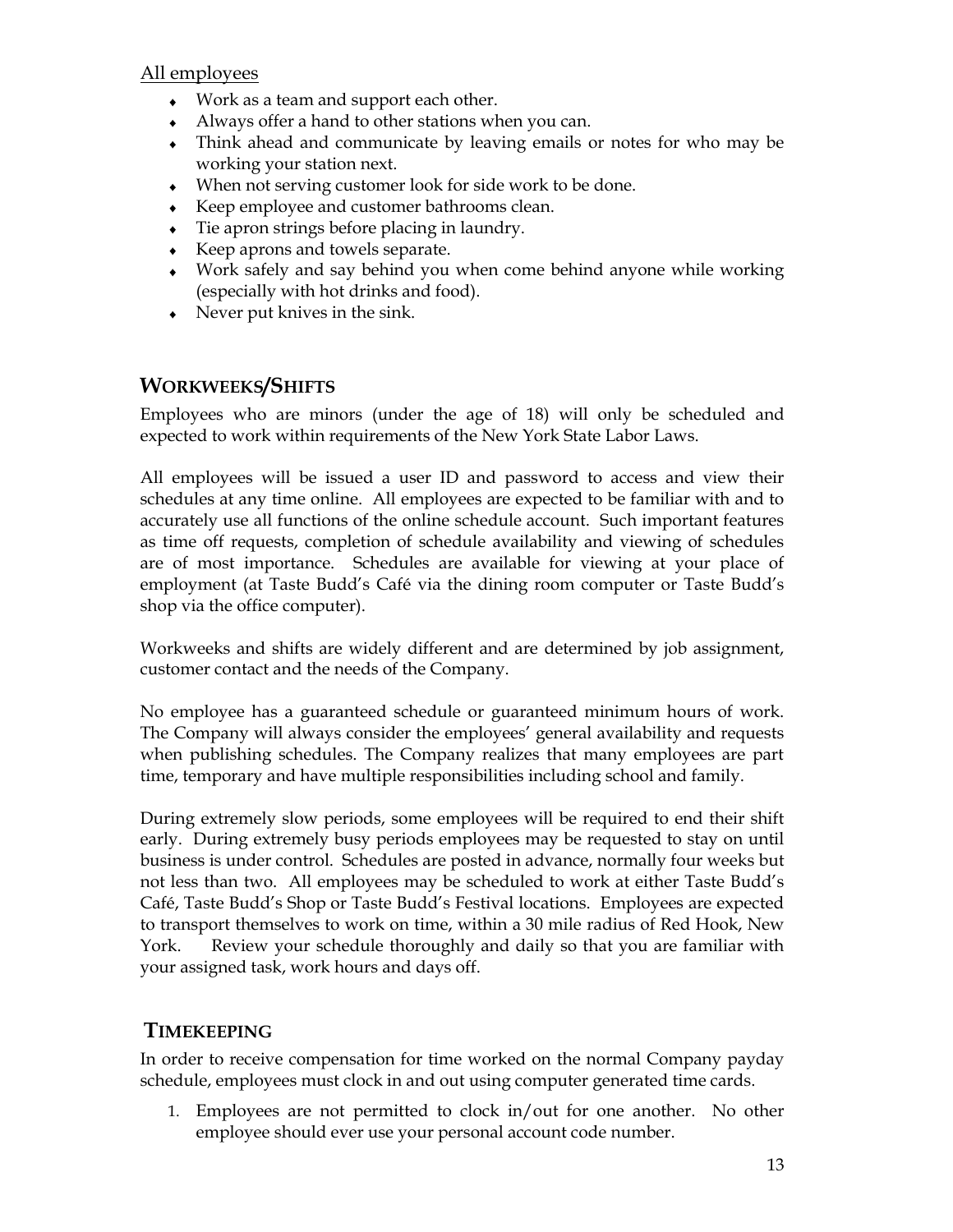- 2. In the event of a missed clock in or out, a manager or Chef Budd will make a manual adjustment to ensure the employee is paid appropriately.
- 3. See your manager to find out if your job assignment includes scheduled break/lunch periods.
	- a. Lunch and break periods may not be accrued for overtime or personal time.
	- b. The scheduled workday may not be altered by not taking designated breaks and lunches unless pre-approved by a manager.
- 4. Altering, falsifying, tampering with time records, using anyone's code other than your own or recording time on another employee's time clock will result in disciplinary action, including warnings and termination of employment.

#### <span id="page-13-0"></span>Working Overtime

It is not our policy to require overtime, but occasionally this cannot be avoided. In such instances, an employee may be asked to work after their regularly scheduled shift.

Overtime is defined as hours worked in excess of 40 hours based on a Sunday through Saturday week.

- 1. Overtime wage is one and one-half (1.5) times an employees' regular rate.
- 2. Employees are only allowed to work overtime if so requested, or approved by a supervisor.
- 3. Benefit Time (absent hours paid or excused unpaid absences) is not included when calculating overtime hours.

#### <span id="page-13-1"></span>Drive Time

- 1. Drive time is paid when an employee is required to drive from one job related location/site to another during a normally scheduled shift.
- 2. Drive time is not paid when an employee is driving from home or lodging to work.
- 3. Drive time is not paid while an employee is en route to the first site of a nonrequired/voluntary assignment.
- 4. Drive time is not paid while an employee is driving home from last site.

## <span id="page-13-2"></span>**PAY**

Pay periods run from Sunday to Saturday. Payday is Tuesday (or Wednesday when Tuesday is a holiday).

#### <span id="page-13-3"></span>Paychecks

Paychecks will be available for you to pick up on payday by 5pm at Taste Budd's Café.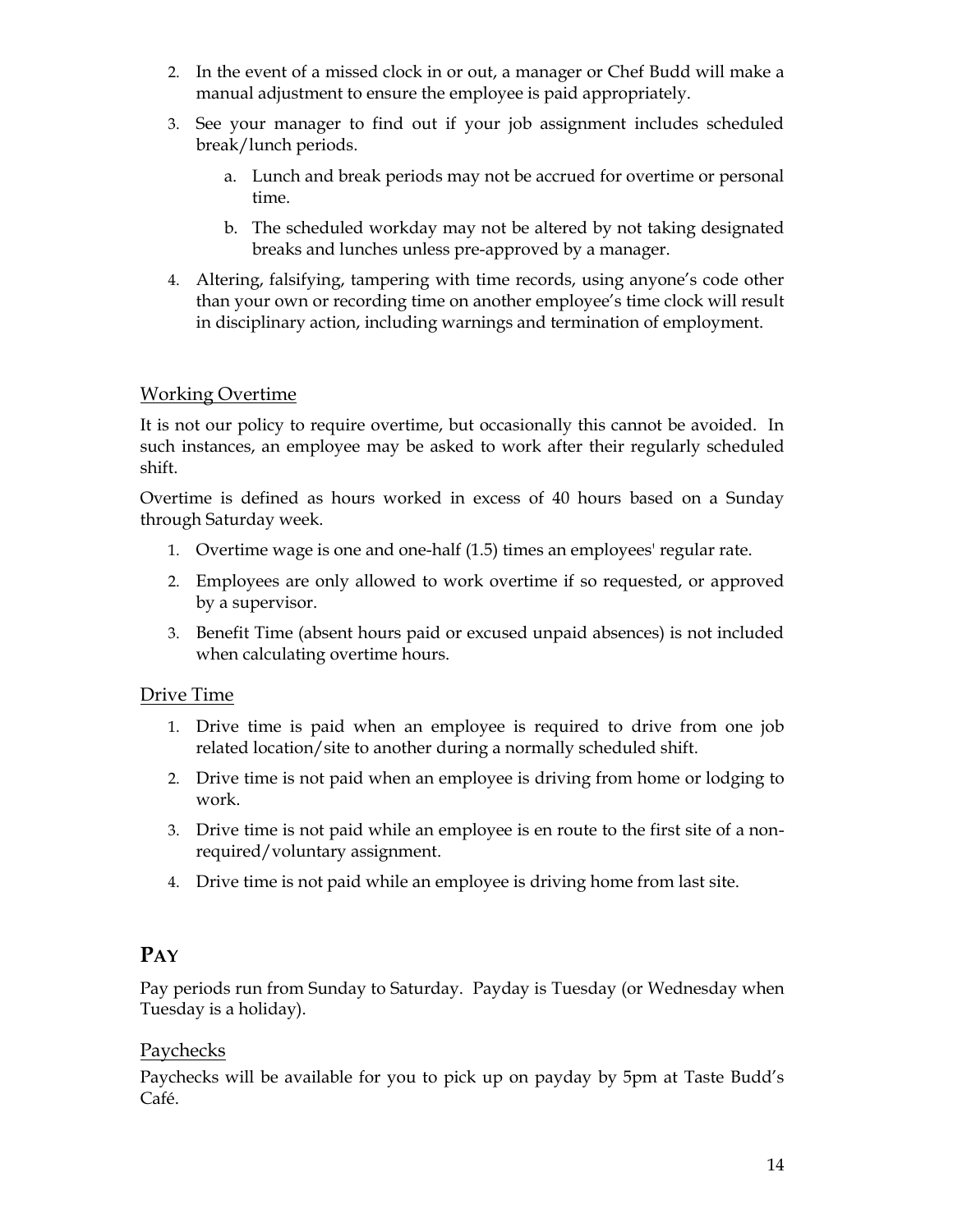## <span id="page-14-0"></span>Deductions

The only deductions from your paycheck are those required by law or authorized in writing by you. Your check stub identifies each deduction and should be kept as a permanent record.

#### <span id="page-14-1"></span>Pay Corrections

In the event that there is an error in the amount of pay, please bring the discrepancy to Chef Budd's attention so that corrections can be made as quickly as possible.

#### <span id="page-14-2"></span>Raises

Raises are usually determined by tenure. They may also be determined by performance appraisals and/or increased responsibilities. It is important to realize that there is no set schedule of raises. Raises may also not occur if adverse economic or financial conditions exist.

# <span id="page-14-3"></span>**ON THE JOB**

## <span id="page-14-4"></span>**PERFORMANCE/JOB REQUIREMENTS AND EVALUATIONS**

The Company will work closely with all employees to help them perform to the best of their abilities. The frequency and method of performance evaluation varies, depending on your position. Your manager or Chef Budd will be able to discuss the means by which your job performance will be evaluated.

# <span id="page-14-5"></span>**CODE OF CONDUCT**

As an employee, it is important for you to know what personal conduct is expected of you while on the job. In most instances, your own good judgment will tell you what the right thing to do is.

In addition to complying with Company policies and job specific requirements, you are also expected to obey the rules and regulations of Taste Budd's, Inc. and Taste Budd's Cafe, Inc. job sites. If your performance does not meet position requirements, you may be subject to disciplinary action, up to and including immediate termination, with or without notice, and with or without cause at any time.

#### The following are examples of conduct prohibited by Company policy:

The following examples are not intended to constitute a complete and exhaustive list of prohibited conduct. In addition, the Company reserves the right to change the examples listed below at any time with or without notice. While discipline for standard violations will follow a progressive disciplinary procedure, the Company reserves the right to implement discipline in accordance with the grievousness of the violation. Violations of these or any other Company policies may subject you to disciplinary action, up to and including immediate termination:

- 1. Theft, fraud, embezzlement or other proven acts of dishonesty.
	- *a. Customer Theft*

If you notice customer theft do not approach the thief, rather tell a manager right away. The manager will determine if approaching the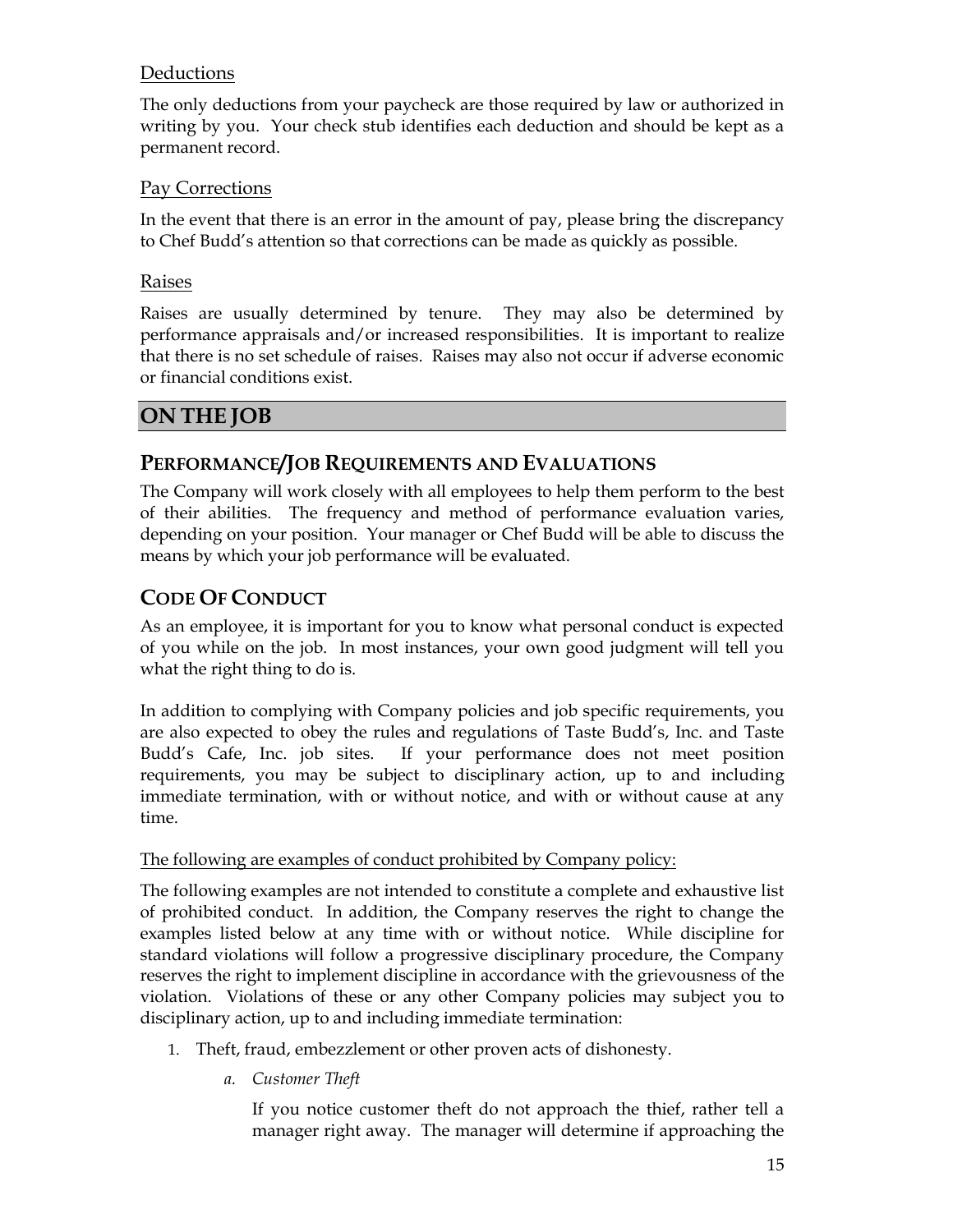customer is appropriate and at the most would ask the customer if they would like to pay for any certain items they have been seen taking or call local police.

*b. Employee Theft*

Employee theft of any kind will result in immediate termination and investigative legal action. Theft is the removal or consumption of any of Taste Budd's property including food, beverage, merchandise, tools, equipment, cleaning supplies, uniforms, money, office supplies, decorations, furniture, art work, etc. Some examples of theft are consuming foods or beverages without prior payment or charge to house accounts, offering unapproved discounts or giving anything away to customers or removal of any money from the register, use of any other employee access number or time card.

- 2. Any harassment of another employee (verbal, physical, or visual), including sexual harassment such as offensive gestures, unwelcome advances, jokes, touching, or comments or displays of a sexual nature made to or about another employee, vendor or customer.
- 3. Obtaining employment or promotion on the basis of false or misleading information.
- 4. Soliciting or accepting gifts (money, services or merchandise) in connection with Company business.
- 5. Reporting for work under the influence of alcohol or any illegal substances; or possession, sale or distribution of alcohol or illegal substances while on Company premises or abusing such items while representing the Company or conducting Company business.
- 6. Engaging in unauthorized employment elsewhere while on paid benefits related to illness, or while on an extended absence.
- 7. Assisting anyone, whom you know or suspect to be involved in, or committing any crime or engaging in any conduct which rises to the level of a crime.
- 8. Falsifying Company documents or records, including misuse of timekeeping records, or falsely inputting payment data.
- 9. Insubordination, meaning refusing to follow legitimate instructions of a superior directly related to performance of one's job.
- 10. Disrupting the work environment.
- 11. Excessive absenteeism or tardiness or unacceptable patterns of absenteeism and tardiness.
- 12. Repeatedly failing to use a time-clock as directed.
- 13. Job abandonment, meaning the failure to report to work without properly notifying one's immediate supervisor, or leaving a job assignment prior to completion of your responsibilities.
- 14. Conduct that is likely to cause another employee, customer or vendor of the Company embarrassment, loss of dignity, feelings of intimidation, or loss of opportunity, including all forms of discrimination and harassment.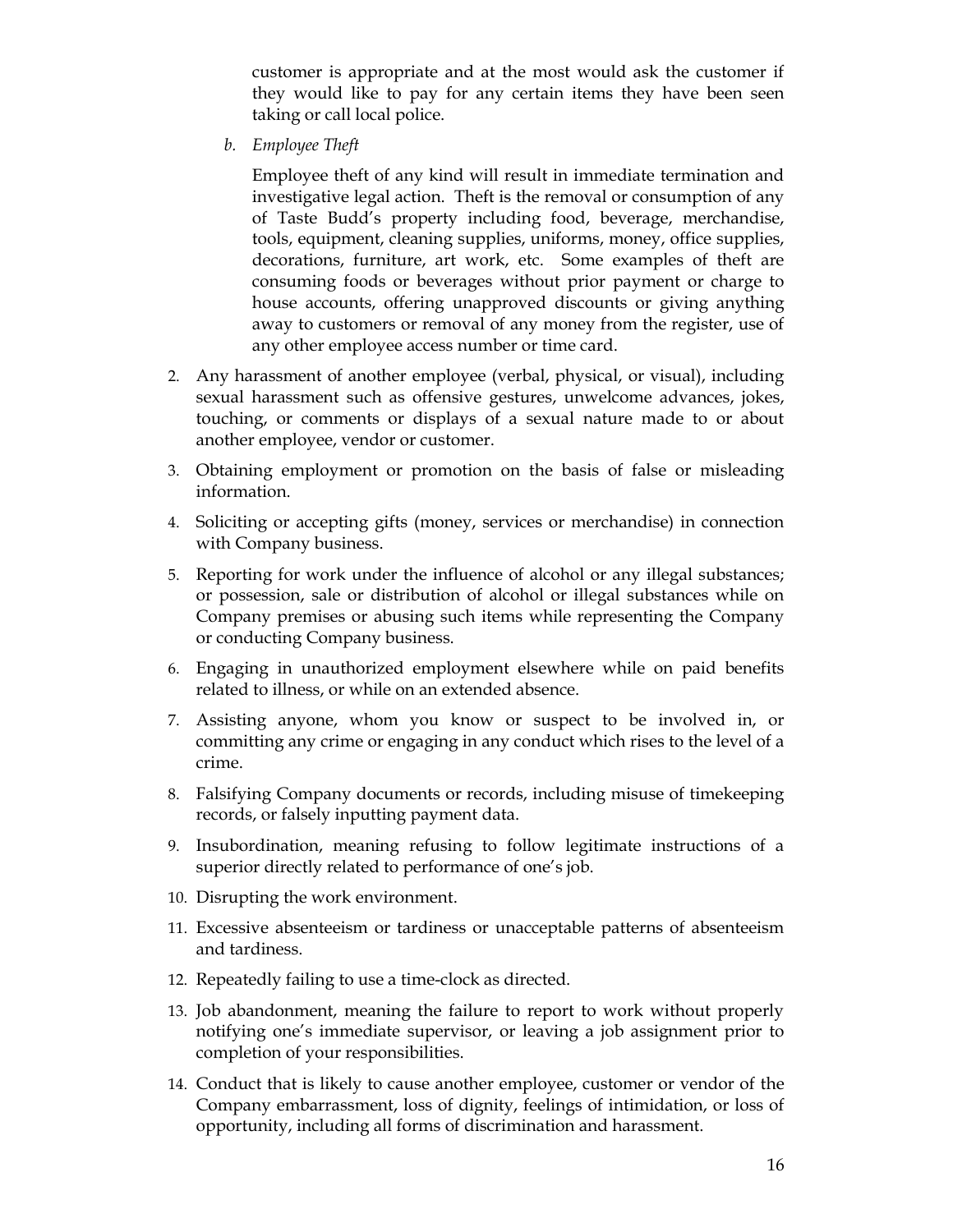- 15. Unauthorized use of Company or customer supplies, information, equipment, funds, or computer codes/passwords.
- 16. Knowingly mishandling a customer's or potential customer's account. This includes improper discriminatory practices.
- 17. Refusing to repay documented overpayment of any compensation.
- 18. Possessing firearms or weapons while on Company premises or carrying them while on Company business; or threatening the personal safety of fellow employees, customers, or vendors.
- 19. Committing any act, on or off the Company's premises, which threatens or is potentially threatening to the reputation of the Company or any of its employees, customers, or vendors.
- 20. Repeatedly working overtime without the approval of a supervisor or manager.
- 21. Repeatedly failing to meet job responsibilities, job budget or quality requirements.

# <span id="page-16-0"></span>**CONFLICTS OF INTEREST**

To avoid any possible conflicts of interest, it is your responsibility to immediately report any offers of gifts, loans, misuse of Company funds, kickbacks, rebates, or refunds that come to your knowledge through your position as an employee of Taste Budd's, Inc. and Taste Budd's Cafe, Inc.

# <span id="page-16-1"></span>**USE OF COMPANY OR CUSTOMER PROPERTY**

Employees are not to use Company or customer supplies, information, equipment or funds unless authorized to do so; Customer's and Company property must never leave the premises.

# <span id="page-16-2"></span>**INTERNET, E-MAIL AND COMPUTER USAGE POLICY**

The use of Taste Budd's automation systems, including computers, fax machines, and all forms of Internet access, is for Company business and for authorized purposes only. The Taste Budd's Café office computer is off limits to all employees except those who have been given written permission. Brief (5 minute) and occasional personal use of the electronic mail system or the Internet is acceptable as long as it is not excessive or inappropriate, occurs during personal time (lunch or other breaks), is not on the Taste Budd's Café office computer and does not result in expense to the Company.

Use is defined as "excessive" if it interferes with normal job functions, responsiveness, or the ability to perform daily job activities. Electronic communication should not be used to solicit or sell products or services that are unrelated to the Company's business; distract, intimidate, or harass coworkers or third parties; or disrupt the workplace.

Use of Company computers, networks, and Internet access is a privilege granted by management and may be revoked at any time for inappropriate conduct carried out on such systems, including, but not limited to: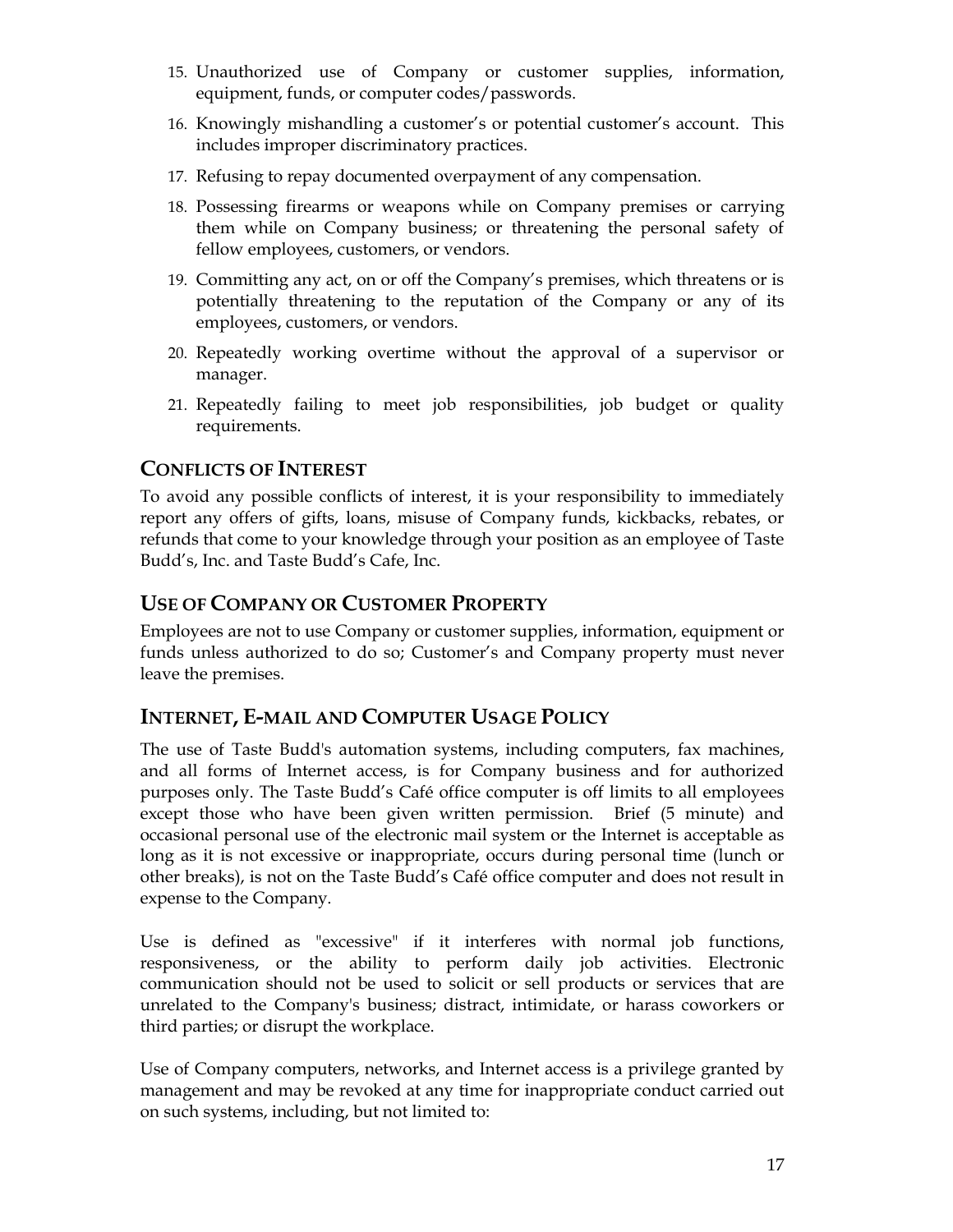- 1. Sending chain letters or participating in any way in the creation or transmission of unsolicited commercial e-mail ("spam") that is unrelated to legitimate Company purposes;
- 2. Engaging in private or personal business activities, including excessive use of instant messaging and chat rooms (see below);
- 3. Misrepresenting oneself or the Company;
- 4. Violating the laws and regulations of the United States or any other nation or any state, city, province, or other local jurisdiction in any way;
- 5. Engaging in unlawful or malicious activities;
- 6. Deliberately propagating any virus, worm, Trojan horse, trap-door program code, or other code or file designed to disrupt, disable, impair, or otherwise harm either the Company's networks or systems or those of any other individual or entity;
- 7. Using abusive, profane, threatening, racist, sexist, or otherwise objectionable language in either public or private messages;
- 8. Sending, receiving, or accessing pornographic materials;
- 9. Becoming involved in partisan politics;
- 10. Causing congestion, disruption, disablement, alteration, or impairment of Company networks or systems;
- 11. Maintaining, organizing, or participating in non-work-related Web logs ("blogs"), Web journals, "chat rooms", or private/personal/instant messaging;
- 12. Failing to log off any secure, controlled-access computer or other form of electronic data system to which you are assigned, if you leave such computer or system unattended;
- 13. Using recreational games; and/or
- 14. Defeating or attempting to defeat security restrictions on Company systems and applications.

Using Company automation systems to access, create, view, transmit, or receive racist, sexist, threatening, or otherwise objectionable or illegal material is strictly prohibited. "Material" is defined as any visual, textual, or auditory entity. Such material violates the Company anti-harassment policies and is subject to disciplinary action. The Company's electronic mail system, Internet access, and computer systems must not be used to violate the laws and regulations of the United States or any other nation or any state, city, province, or other local jurisdiction in any way. Use of Company resources for illegal activity can lead to disciplinary action, up to and including dismissal and criminal prosecution. The Company will comply with reasonable requests from law enforcement and regulatory agencies for logs, diaries, archives, or files on individual Internet activities, e-mail use, and/or computer use.

Unless specifically granted in this policy, any non-business use of the Company's automation systems is expressly forbidden.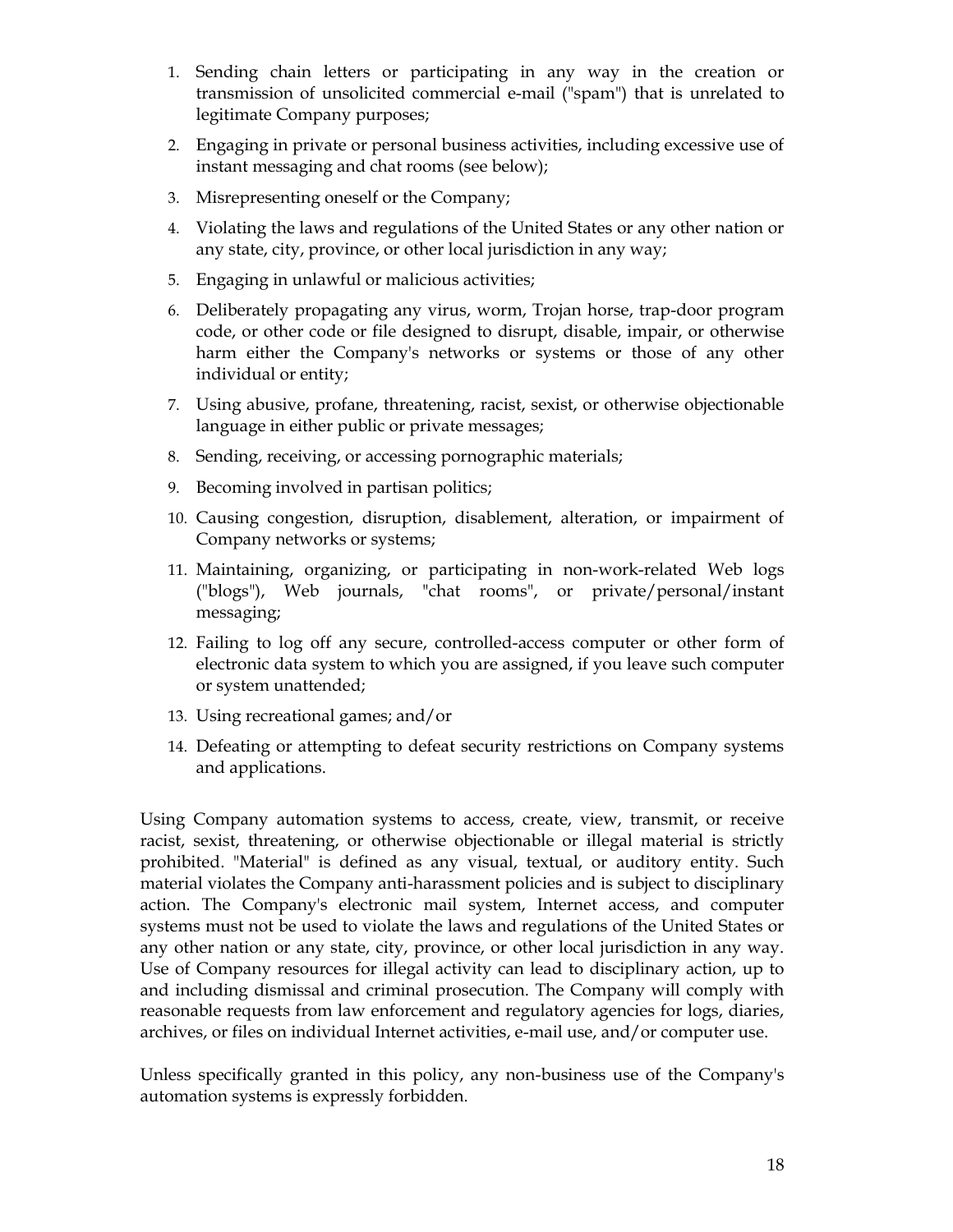If you violate these policies, you could be subject to disciplinary action, up to and including termination.

#### <span id="page-18-0"></span>Ownership and Access of Electronic Mail, Internet Access, and Computer Files

The Company owns the rights to all data and files in any computer, network, or other information system used in the Company. The Company also reserves the right to monitor electronic mail messages (including personal/private/instant messaging systems) and their content, as well as any and all use of the Internet and of computer equipment used to create, view, or access e-mail and Internet content. Employees must be aware that the electronic mail messages sent and received using Company equipment are not private and are subject to viewing, downloading, inspection, release, and archiving by Company officials at all times. The Company has the right to inspect any and all files stored in private areas of the network or on individual computers or storage media in order to assure compliance with policy and state and federal laws. No employee may access another employee's computer, computer files, or electronic mail messages without prior authorization from either the employee or an appropriate Company official.

The Company has licensed the use of certain commercial software application programs for business purposes. Third parties retain the ownership and distribution rights to such software. No employee may create, use, or distribute copies of such software that are not in compliance with the license agreements for the software. Violation of this policy can lead to disciplinary action, up to and including termination.

#### <span id="page-18-1"></span>Confidentiality of Electronic Mail

As noted above, electronic mail is subject at all times to monitoring, and the release of specific information is subject to applicable state and federal laws and Company rules, policies, and procedures on confidentiality. Existing rules, policies, and procedures governing the sharing of confidential information also apply to the sharing of information via commercial software. Since there is the possibility that any message could be shared with or without your permission or knowledge, the best rule to follow in the use of electronic mail for non-work-related information is to decide if you would post the information on the office bulletin board with your signature.

It is a violation of Company policy for any employee, including system administrators and supervisors, to access electronic mail and computer systems files to satisfy curiosity about the affairs of others. Employees found to have engaged in such activities will be subject to disciplinary action.

#### <span id="page-18-2"></span>Electronic Mail Tampering

Electronic mail messages received should not be altered without the sender's permission; nor should electronic mail be altered and forwarded to another user and/or unauthorized attachments be placed on another's electronic mail message.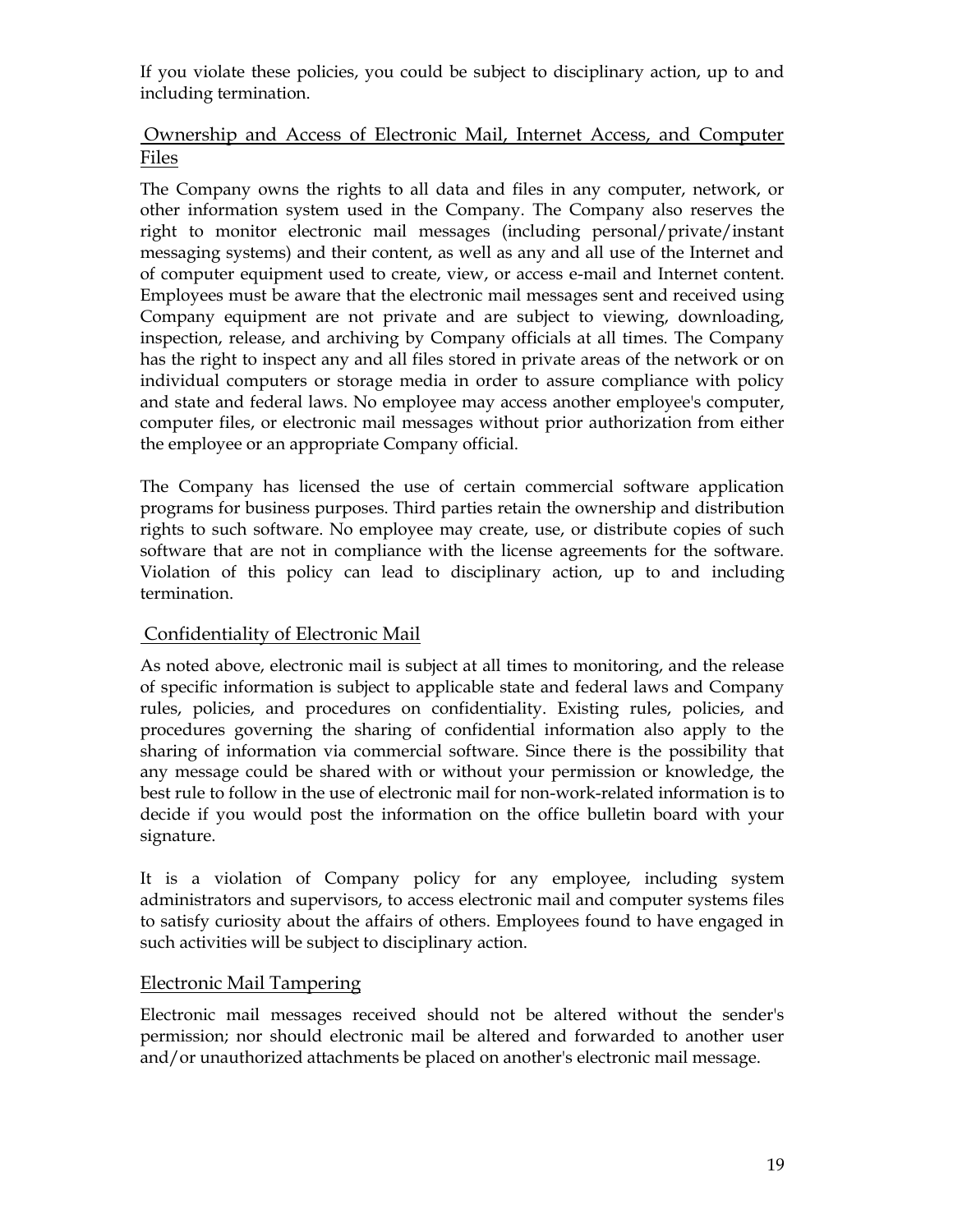#### <span id="page-19-0"></span>Policy Statement for Internet Browser(s)

The Internet is to be used to further the Company's mission, to provide effective service of the highest quality to the Company's customers and staff, and to support other direct job-related purposes. Supervisors should work with employees to determine the appropriateness of using the Internet for professional activities and career development. The various modes of Internet/Intranet access are Company resources and are provided as business tools to employees who may use them for research, professional development, and work-related communications. Limited personal use of Internet resources is a special exception to the general prohibition against the personal use of computer equipment and software.

Employees are individually liable for any and all damages incurred as a result of violating Company security policy, copyright, and licensing agreements.

All Company policies and procedures apply to employees' conduct on the Internet, especially, but not exclusively, relating to: intellectual property, confidentiality, Company information dissemination, standards of conduct, misuse of Company resources, anti-harassment, and information and data security.

#### <span id="page-19-1"></span>Personal Electronic Equipment

The Company prohibits the use or possession in the workplace of any type of camera phone, cell phone camera, digital camera, video camera, or other form of imagerecording device without the express permission of the Company and of each person whose image is recorded. Employees with such devices should leave them at home unless expressly permitted by the Company to do otherwise. This provision does not apply to designated Company personnel who must use such devices in connection with their positions of employment.

Employees should not bring personal computers to the workplace or connect them to Company electronic systems unless expressly permitted to do so by the Company. Any employee bringing a personal computing device or image recording device onto Company premises thereby gives permission to the Company to inspect the personal computer or image recording device at any time with personnel of the Company's choosing and to analyze any files, other data, or data storage media that may be within or connectable to the personal computer or image recording device in question. Employees who do not wish such inspections to be done on their personal computers or imaging devices should not bring such items to work at all.

Violation of this policy, or failure to permit an inspection of any device covered by this policy, shall result in disciplinary action, up to and possibly including immediate termination of employment. In addition, the employee may face both civil and criminal liability from the Company or from individuals whose rights are harmed by the violation.

#### <span id="page-19-2"></span>**RELATIONSHIPS WITH OUR CUSTOMERS**

It is important to realize that we compete with many competitors. Competitors frequently call on our customers asking for their business. A customer will only change services when their impression of our service becomes less positive than their impression of a competitor. Impressions are constantly changed and formed by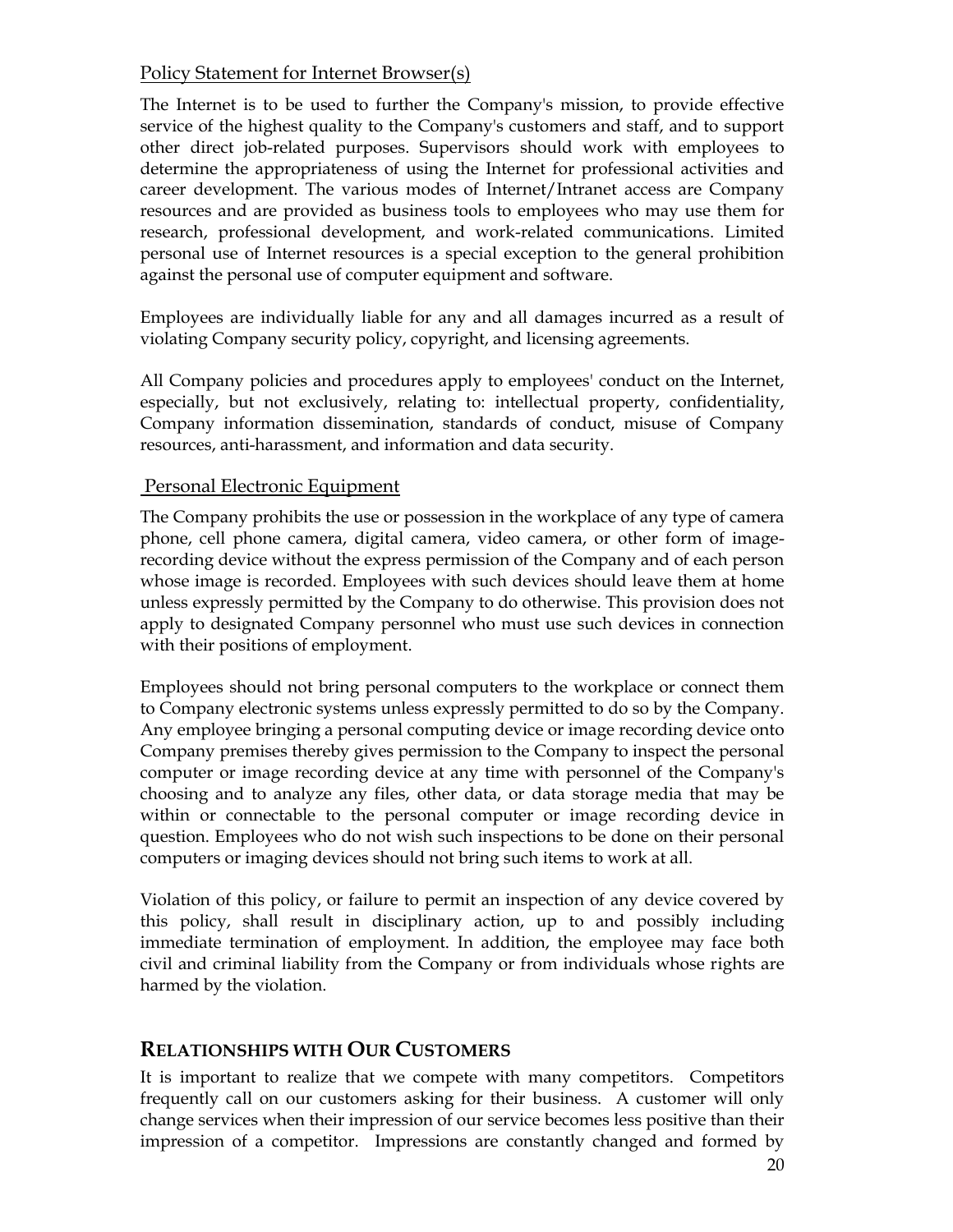every contact the customer has with our service. Every time our customer hears or sees anything having to do with Taste Budd's, Inc. and Taste Budd's Cafe, Inc., it strengthens or changes their perception of our Company.

When our customers give us their business, they have great expectations and a very positive impression of our service. It is up to each employee to fulfill these expectations and build a lasting impression. We must consider the quality and professionalism in every aspect of what we do and say. Our reputation is your future.

Internal problems should be discussed with management, not the customer. At one time or another we all become frustrated as a result of our own internal problems. These problems may result from a period of high turnover, administrative backlog, or simply because of human or equipment error. However, if we communicate these inefficiencies to our customers, we only lose our credibility.

#### <span id="page-20-0"></span>Professionalism

We should always be representing a professional atmosphere and response to our customers. You are expected to act in a professional manner. Greet customers cheerfully as they approach the counter or come in the door. If customers ask questions about our products or services and you cannot answer them please excuse yourself and ask a supervisor or manager to help. We offer many unique products which customers commonly inquire about. We strive to inform and serve our customers to the best of our abilities. Always remember to tell customers "thank you and have a nice day" at the end of a transaction. Conversations with coworkers, which do not pertain to your work, should be limited and at least friendly conversation should occur while continuing to work.

Friends of employees (including other employees) should not come to visit while you are on shift. If friends do come in while you are on shift it is totally unacceptable for you to stay at the counter with them and you should politely direct them away from the counter if they are not making purchases. It is also not acceptable to leave your position to join customers, friends or employees in any area of the café, or have lengthy (more than 3 minutes) conversations, sitting or standing. If you would like to take a break when family or friends show up, and the café is not busy, and it is approved by your supervisor or manager, it is acceptable.

Part of being professional is being ready to serve at any given moment. If there are no customers waiting to be served then it is time to look for immediate restocking and cleaning that is needed, your side work duties (listed on the eraser board) and finally to ask the supervisor or manager for a task. There is always something to do.

## <span id="page-20-1"></span>**RELATIONSHIPS WITH OTHER EMPLOYEES**

Taste Budd's, Inc. and Taste Budd's Cafe, Inc. seeks to foster and maintain a productive and healthy working environment. This can only be accomplished through the cooperation of our employees. Employees should treat each other with mutual respect. Our policy and Company philosophy is to treat others in the manner you would want to be treated. If you or any other employee is treated with disrespect, it should be reported to your supervisor or Chef Budd.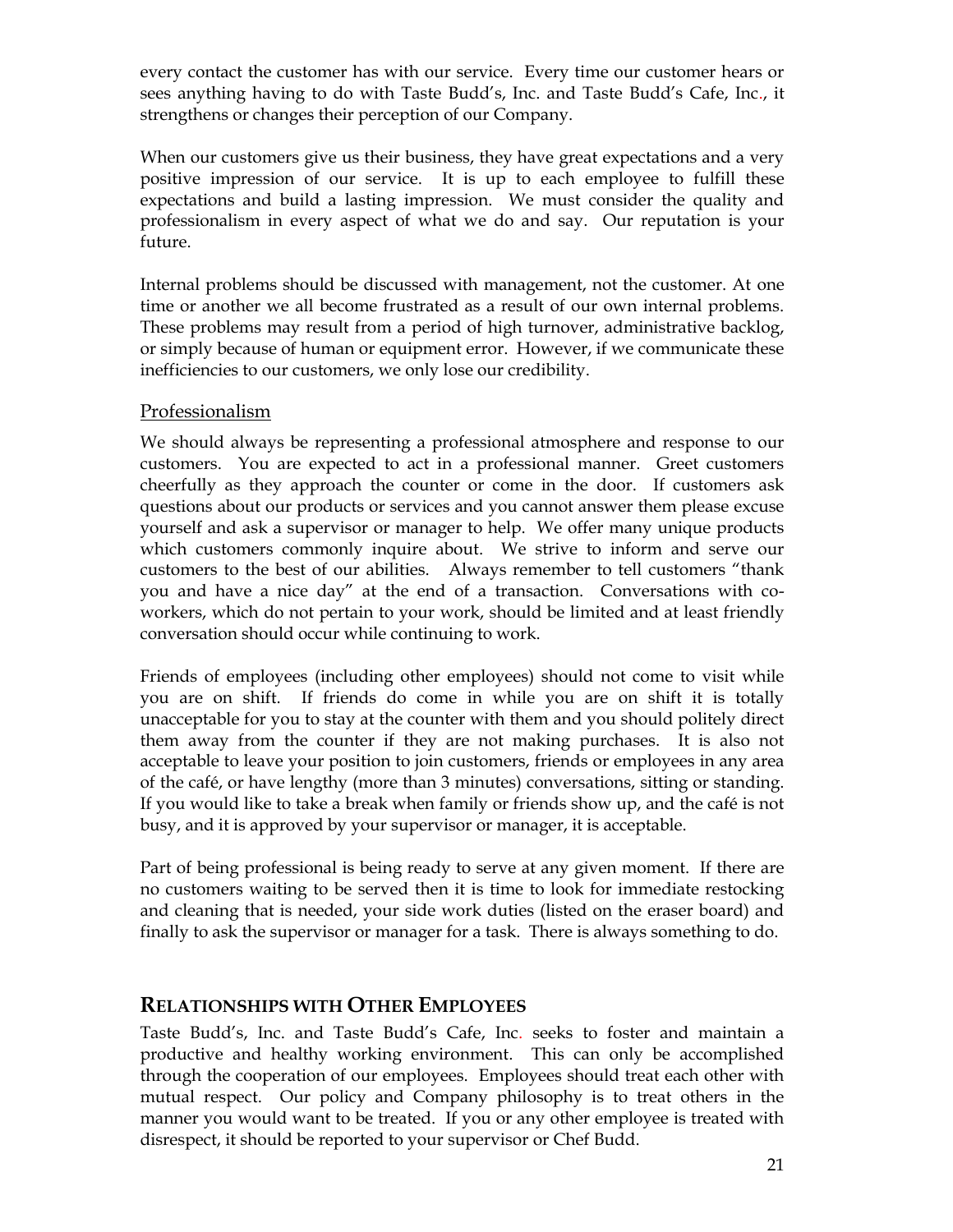#### <span id="page-21-0"></span>Communication

Communication is an important part of any business and to building a team relationship. We communicate by speaking, handshakes, bulletin boards, notes, emails, conversation, periodic meetings and even with notes in the Point of Sale ordering system. All communication should be thought of and demonstrated as a positive way for us to perform better and enjoy working together. Sarcasm, negative comments, joking, negative expressions and profanity are not acceptable forms of communication by anyone working at our Company.

It is common courtesy to greet co-workers as you come on shift and say good-bye before you depart. Especially to check out with managers as you end a shift and prepare to depart.

Supervisors are here to ensure great service to our customers and to guide and support you so you can effectively perform your job. Your cooperation in following the supervisors' directions is important to general operations. Challenging directions or otherwise "talking back" is insubordination and will result in a warning (see warnings under termination). To support employees, we need to know your questions and concerns. Two-way communication always helps us to operate more efficiently and builds trust and professionalism. If you have any questions, concerns or suggestions regarding your job feel free to discuss them with Chef Budd or managers.

## <span id="page-21-1"></span>**IDEAS/SUGGESTIONS**

Your input and ideas help make Taste Budd's a success, feel free to share your ideas with us. Emails are a good way to communicate them if conversation while working is not available. Always feel free to contact Chef Budd to request time to meet in person.

# <span id="page-21-2"></span>**CONFLICT RESOLUTION**

If you experience a problem with a customer, bring it to the attention of a manager immediately. Our policy is to resolve problems as quickly and appropriately as possible. In the case of aggressive misconduct of a customer, they will kindly be invited to leave the premises and/or Red Hook police will be notified. In minor cases of product or service dissatisfaction by a customer, managers may decide to offer replacement product or reimbursement in order to satisfy the situation. Misunderstood or confused money transactions should always be directed to the attention of a manager.

If a conflict arises with another employee, management can usually help you create a workable solution. All of us want to work in an atmosphere of mutual support. However, sometimes a conflict may arise that you cannot work out alone. Taste Budd's is committed to working with employees to address concerns and create solutions (see open door policy section of this handbook).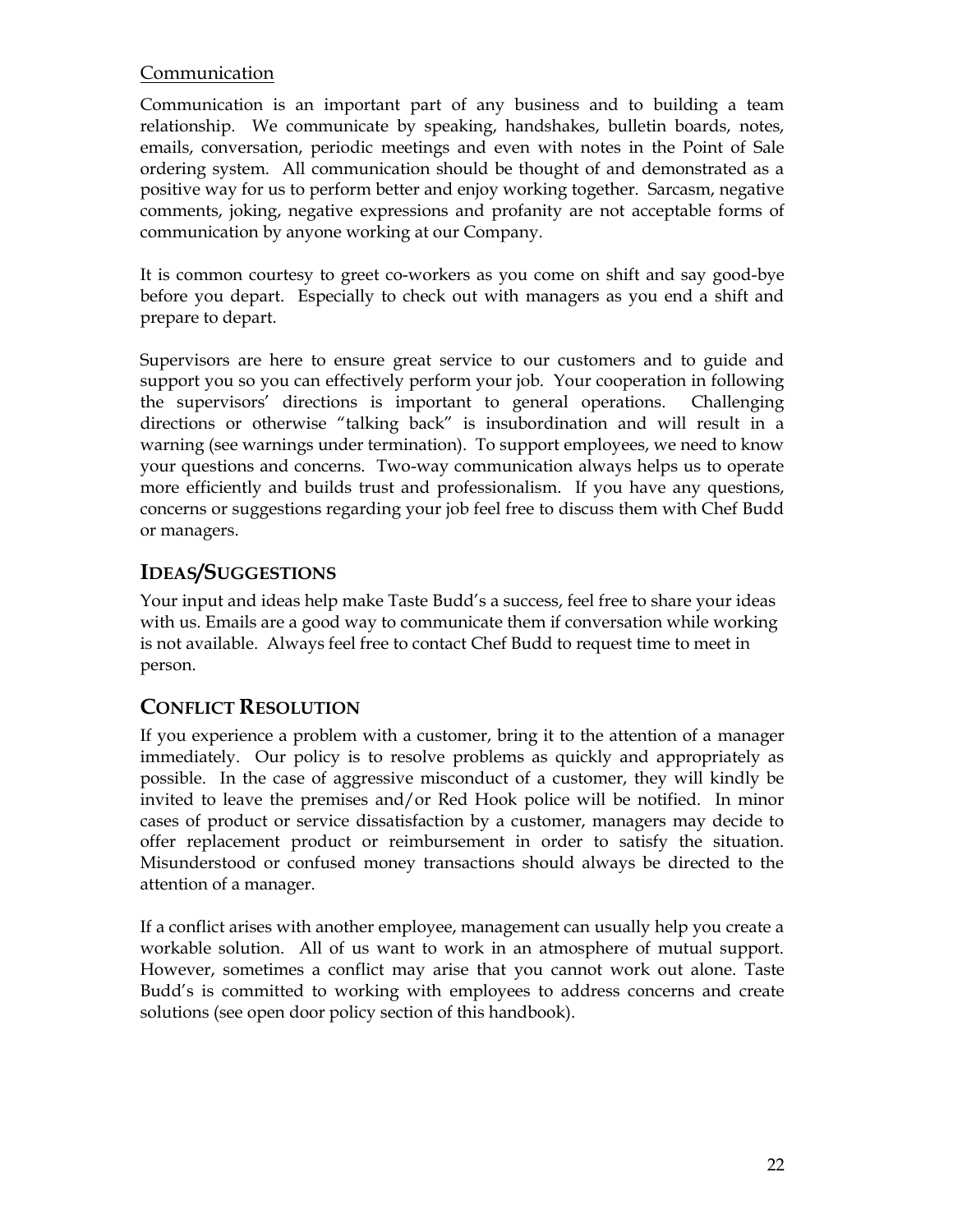# <span id="page-22-0"></span>**RELATIONSHIPS WITH OUR COMPETITORS**

Taste Budd's, Inc. and Taste Budd's Cafe, Inc. requires every employee to adhere to the highest standard of ethical business conduct. Our most valuable asset is our good name.

In order to compete effectively and fairly in the marketplace with our many competitors, Taste Budd's, Inc. and Taste Budd's Cafe, Inc. must remain alert to changes in services and products offered to the public by our competitors. Employees may not, however, seek to gain this information improperly. For example, it is prohibited to hire an employee of a competitor to gain access to that competitor's trade secrets or proprietary information. Similarly, an employee or former employee is prohibited from providing such confidential information to our competitors.

Both federal and state law prohibits conspiracies or agreements that unreasonably restrain trade. Formal or informal understandings or agreements between competitors concerning the pricing of services or limitations on the output of services are unlawful and may not be discussed by an employee with any competitor.

# <span id="page-22-1"></span>**SAFETY & SECURITY**

It is important for all employees, including supervisors, to follow all safety and security measures prescribed by the Company. Safety is a top priority for the Company. Information about workplace safety is provided to employees through store meetings, bulletin board postings, or other written or electronic communication. Each employee is expected to exercise caution in all work activities. Never putting knives in the sink, cleaning up a slippery spill, always cautioning others when you are behind them and giving notice of a hot pan are common safety habits in a food service environment. If you do not feel safe or comfortable in any work activity, please express this to a manager immediately. Particular jobs like using a knife for kitchen prep and operating the espresso machine will take training and practice in order to operate safely.

- 1. You are required to immediately notify Taste Budd's, Inc. and Taste Budd's Cafe, Inc. management of any injuries that occur on the job or on customer property.
- 2. First Aid supplies are located in the employee bathroom closet.
- 3. If your job post does not have the Material Safety Data Sheets (MSDS) for all of the chemicals you are required to work with, or if you do not understand your MSDS's, you should notify Taste Budd's, Inc. and Taste Budd's Cafe, Inc. management immediately.
- 4. You should be aware of all emergency exits and the location of any emergency equipment in your office and who will be in charge in case of a fire or other disaster.

#### <span id="page-22-2"></span>**VISITORS**

No visitors (children, parents, spouse, or friends) are allowed in the service or kitchen areas of the cafe; Company insurance does not cover unauthorized visitors.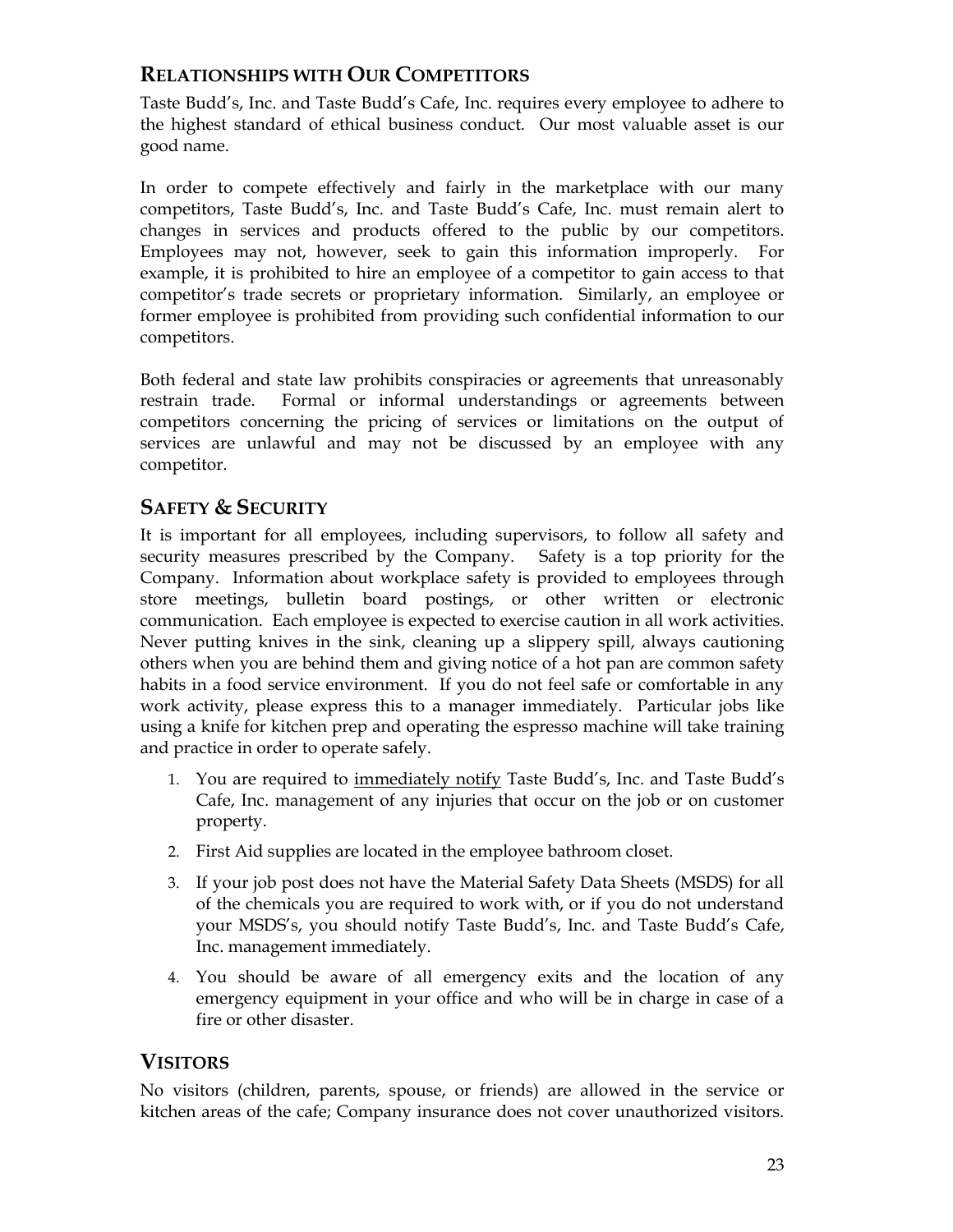In some situations the presence of a visitor reflects negatively on the productivity and professionalism of our employees.

Only employees on shift may use the Point of Sale register. If you are not here on shift, but are here as a visitor you should remain in the customer areas of the café and not the service area.

## <span id="page-23-0"></span>**INSPECTION OF COMPANY FACILITIES**

In order to safeguard the workplace and the employees, and to assure efficiency and maximize productivity, the Company reserves the right, in its sole discretion and without notice to employees, to inspect, monitor or otherwise enter or search any office, desk, file, locker, closet or any other enclosed or open area in Company facilities and Company job sites (where permitted to do so) and to monitor or inspect any items found within such locations.

## <span id="page-23-1"></span>**PERSONAL PROPERTY**

Taste Budd's, Inc. and Taste Budd's Cafe, Inc. accepts no responsibility for personal property that may be brought to or stored on Company facilities, and such property may be inspected or monitored in the ordinary course of conducting business. Accordingly, you should not keep or maintain any personal property or information in Company facilities that you expect to be kept private and confidential. In this connection, it should be noted that all Taste Budd's, Inc. and Taste Budd's Cafe, Inc. offices, desks, paper files, electronic/computer files, closets, vehicles and so forth, are the property of the Company and the Company reserves the right to inspect any packages, parcels, handbags, briefcases, or any other possessions or articles carried to and from Company facilities and Company job sites (where permitted to do so).

## <span id="page-23-2"></span>**WORK AREA**

A neat and orderly work area makes for a more pleasant, productive, and safe place to work. You are expected to keep your surroundings clean and presentable in courtesy to fellow employees and customers who may personally visit Taste Budd's Cafe.

#### <span id="page-23-3"></span>**SOLICITATION AND DISTRIBUTION OF LITERATURE**

In the interest of efficiency and security, the Company's general policy is to restrict solicitations or distributions by employees to non-work areas during non-work time. Employees are prohibited from soliciting or distributing literature in work areas or during work time. With the exception of Company designated charitable organizations, people outside the Company are prohibited from selling or soliciting materials at Taste Budd's at all times. You are welcome to hang posters for plays, charities or concerts you are involved with in the foyer.

# <span id="page-23-4"></span>**IMAGE/DRESS CODE/PERSONAL HYGIENE**

#### <span id="page-23-5"></span>Image

Taste Budd's strives to present a clean and neat appearance, appropriate for a retailer of specialty gourmet products.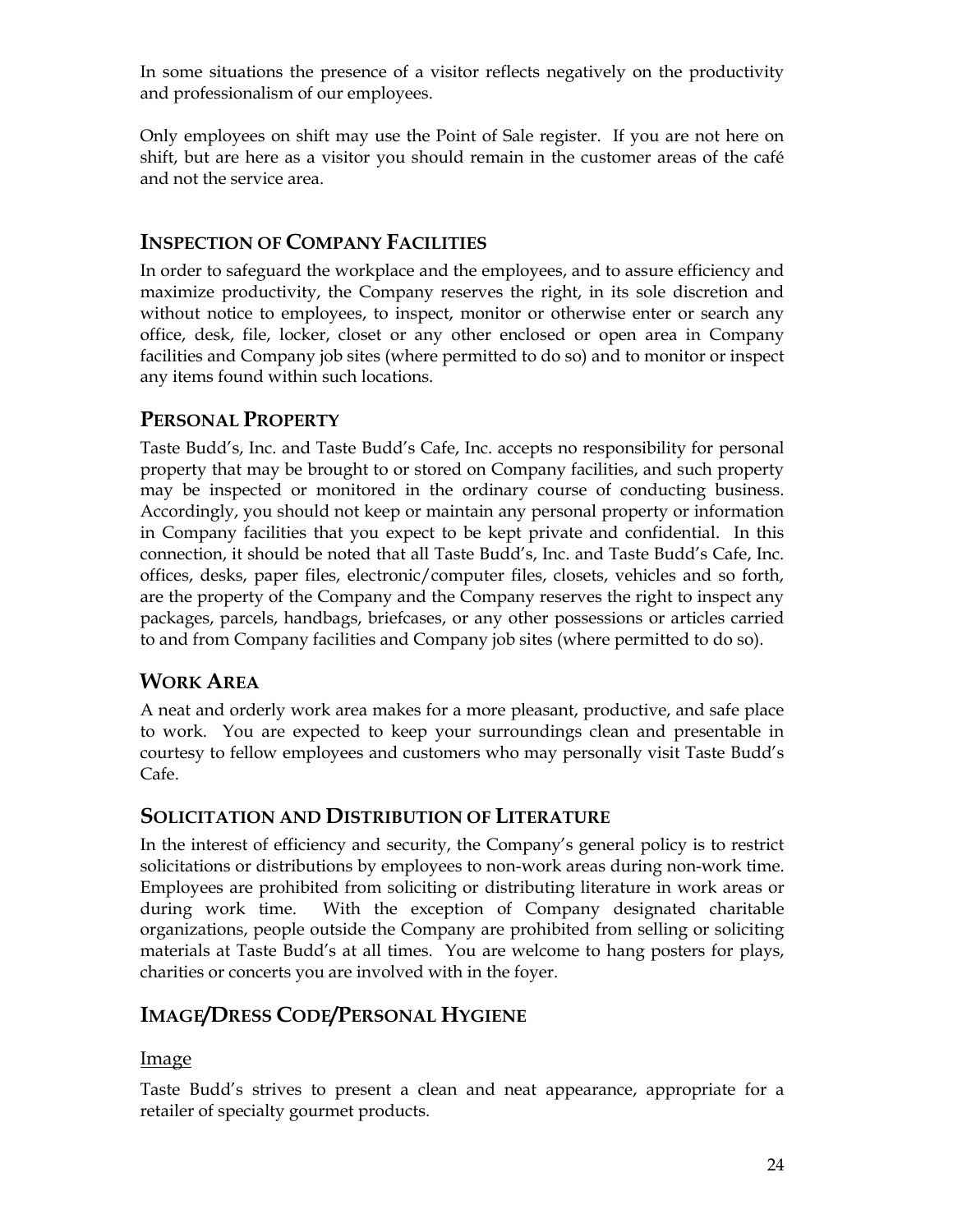## <span id="page-24-0"></span>Hygiene

You are expected to arrive at work in proper hygiene. This means clean-shaven or if you have a beard it is trimmed (for males), bathed, teeth brushed, hair brushed and/ or up, finger nails clean, clothing clean. Strong smells due to body odor are not permitted and will be addressed. Shaving lotions, perfumes, oils and fragrances are not permitted as they can interfere with the enjoyment of foods and beverages. Always wash your hands after taking a break and before working when you have left the premises, eaten, smoked, touched your hair and skin, used the bathroom or whenever soiled.

## <span id="page-24-1"></span>Uniform

The uniform consists of a purple tie-died Taste Budd's T-shirt or white Taste Budd's (festival) T-shirt and a clean white apron. If you do not tuck your T-shirt in, please do make sure that the T-shirt is tied under the apron and not hanging out over it. This uniform is provided by Taste Budd's and can be laundered at Taste Budd's Café. T-shirts cost \$18 to replace and any in your possession must be returned when your time with us is over. Uniforms are a Dutchess County health code requirement and help identify staff members easily for customers who may need assistance. Jewelry is allowed, however hand, mouth or nose jewelry that could obstruct proper conduct of your job is not permitted. In the case that you are cold and would like to wear more than a T-shirt we ask that, you wear a long sleeve shirt under your T-shirt (turtlenecks work fine). Wearing other clothing over your T-shirt is only acceptable if a long sleeve shirt is not sufficient. In which case it should be presentable attire for business.

## <span id="page-24-2"></span>Pants, Shorts and Skirts

All of the above are acceptable. Athletic and leather materials are not acceptable. Pants should have no visible holes or rips. Frayed with no rips or holes is acceptable.

## <span id="page-24-3"></span>Shoes

Footwear should provide support, comfort and safety. Closed-toed shoes are required. High heels, sandals and flip-flops are examples of footwear not allowed.

#### <span id="page-24-4"></span>Aprons

Taste Budd's aprons are provided and are to be worn at all times while on shift. Aprons will be cleaned in the store and only clean aprons should be worn. Longer aprons are to be worn for those working primarily out front, and shorter bib-aprons and four side aprons are for the kitchen and can be refolded when one side becomes too dirty. Please always tie the strings of your aprons before putting them in the dirty apron bins in the employee bathroom.

# <span id="page-24-5"></span>**TELEPHONE USE**

## <span id="page-24-6"></span>House Telephone

The house telephone is for business calls only. When answering the phone say "Taste Budd's Café, this is (your name) how may I help you?". Please ask Chef Budd or a manager before using it for personal calls.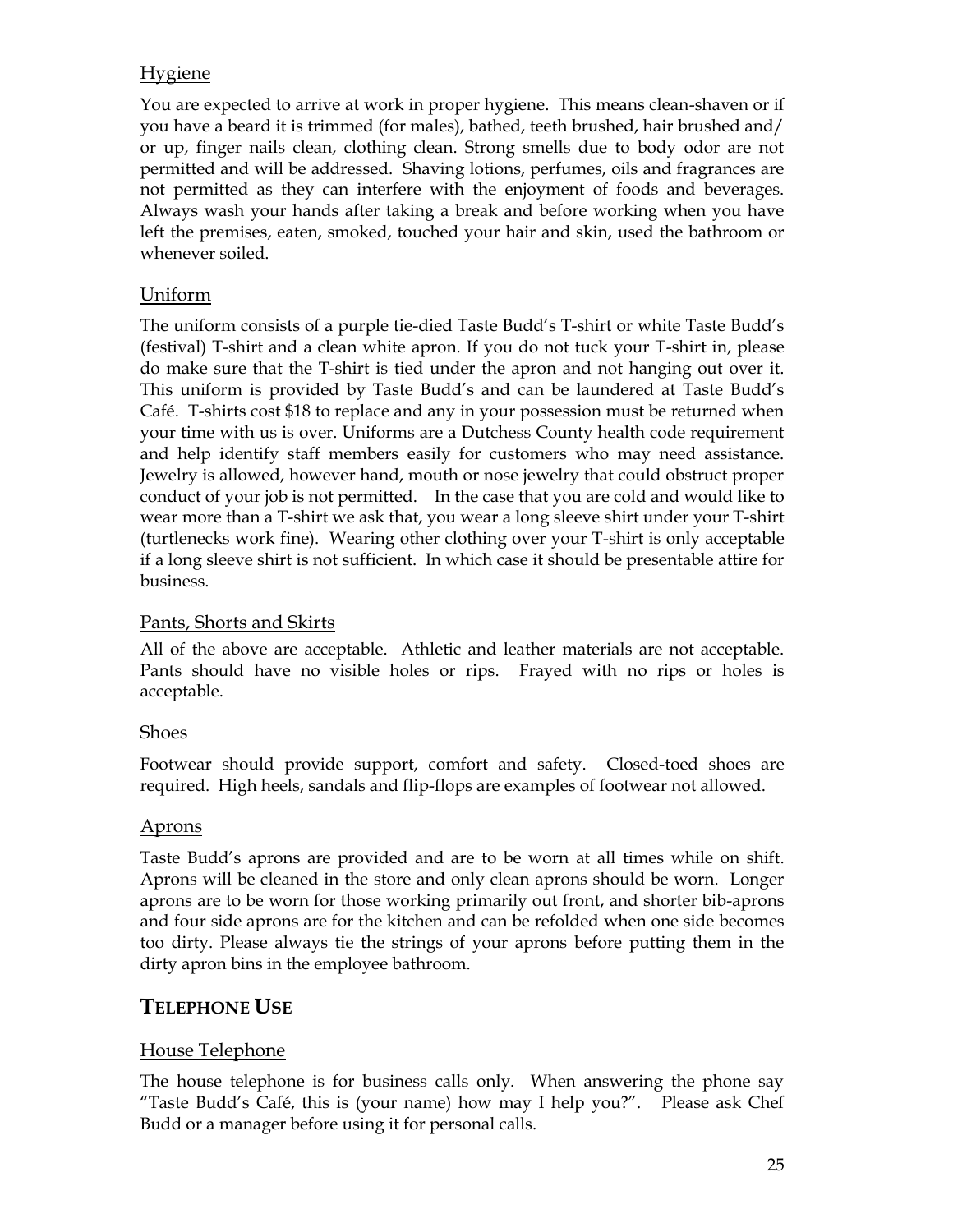#### <span id="page-25-0"></span>Wireless

Cell phones should not be carried during work and ringers must be kept turned off while at work. You can check them on your break. At times mangers and delivery persons may be asked to wear their cell phones while working for work related voice or text communications. However, drivers will not use wireless communications by voice, text, video or image while driving.

Taste Budd's does not reimburse employees for wireless expenses as the employee has the choice of informing the Company how to communicate with them.

# <span id="page-25-1"></span>**PUNCTUALITY**

Because our customers and other employees rely on you, your punctuality is important. It is best to arrive at work 5-15 minutes earlier than your scheduled shift. This extra time allows you to gather yourself before your shift begins and clock in on time when you are ready to work. You should not clock in until you are within personal hygiene and uniform policy and ready to begin work.

Excessive tardiness (more than twice monthly) may lead to disciplinary action or termination.

If for some emergency, you unexpectedly have to miss work or arrive late for any reason, contact the manager or Chef Budd directly with as much advance notice as possible. (See the absenteeism section of this handbook)

# <span id="page-25-2"></span>**BREAK TIME**

To provide great service, it is important to take time out during your work to rest, relax and refresh. Breaks are a minimum of 30 minutes for an 8-hour work shift and are not paid time. Employees may volunteer to reduce their break time in busy situations but are not required to. During slow business situations, employees should take their full break. You should clock out (begin break) and then back in (end break) for your break period. Breaks are generally taken at the midway point of your shift; however, you should discuss break time with the shift manager. Breaks are normally coordinated as first person on gets the first break, second person, second break and so forth. Your break should not be taken between 12-2pm, as these are our busiest hours. Breaks may be required with as little as 1.5 work hours into your shift in order to coordinate breaks for all employees. If you need an emergency break for any reason, please communicate with your supervisor or manager and clock out for the time needed.

# <span id="page-25-3"></span>**EMPLOYEE DISCOUNTS**

Each employee receives a 40% discount off food and beverages while on shift (excluding confections and desserts). **All retail items not produced by Taste Budd's have NO discount**.

The 40%(on shift) discounts allow you to purchase your meals while you are on shift roughly at the cost of the food. Employees may not ring themselves up for purchases rather ask the Supervisor. Beverages may be purchased and consumed while on the clock however, they must be kept covered and only in one areas- next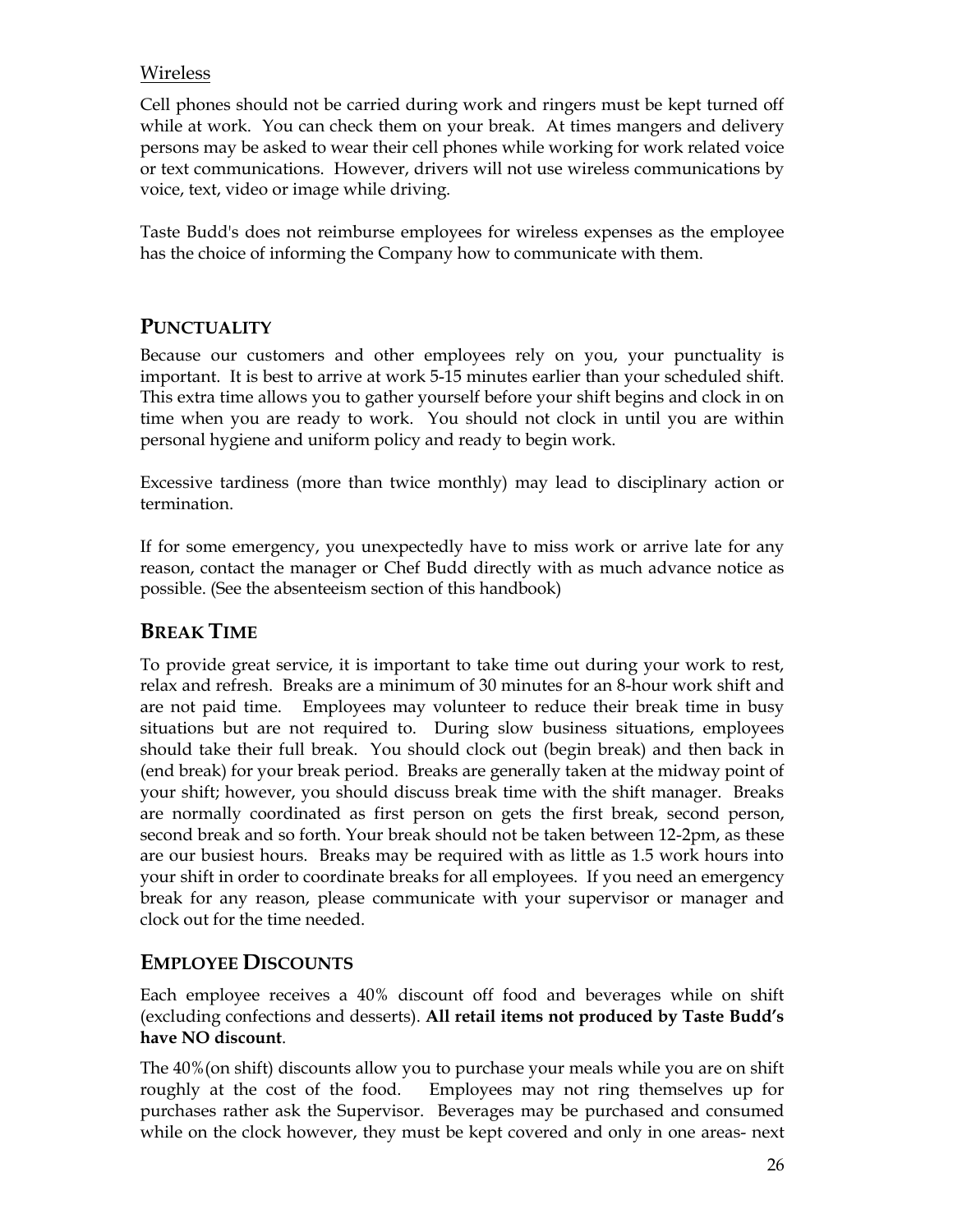to the fudge kettle in the corner. Food should not be consumed while on the clock, rather it should be consumed while on break. No food or beverages should be consumed prior to being purchased. When consuming beverages outside of the service area "in house" cups should be used whenever possible. All cups, mugs, bottles etc. used should be cleaned and replaced or recycled by the end of your shift. Again **all retail items not produced by Taste Budd's have NO discount.**

## <span id="page-26-0"></span>**EMPLOYEE HOUSE ACCOUNTS**

House accounts are assigned to an employee as a benefit under the following conditions. House accounts are credit that the Company extends to the employee for the term of one week for purchases of on shift or off shift foods and beverages. The employee must agree to pay house account charges completely by each payday in order to receive the house account benefit. House account purchases are limited to \$30. Upon termination or resignation, house account charges must be paid before issuance of final paycheck. House accounts must be approved and acknowledged for on the Company acknowledgment form by the employee before being opened.

## **ABSENCES**

## <span id="page-26-2"></span><span id="page-26-1"></span>**TIME-OFF BENEFITS**

Time-Off benefits are determined by employment type (i.e.: Full Time and Part Time), position, and tenure. A list of your time-off benefits is available through your manager.

Unused Time-Off Benefit cannot be accrued into the following year.

#### <span id="page-26-3"></span>**LEAVES OF ABSENCE**

<span id="page-26-4"></span>Family and Medical Leave Act (FMLA) of 1993 – Basic Information

1. Requires the Company to grant eligible employees time off from work, up to 12 weeks within a 12-month period, for medical and family care purposes as defined by FMLA.

An eligible employee is one who has been employed by the Company at least 12 months and worked a minimum of 1250 hours of service during the 12 months prior to the leave of absence.

- 2. An FMLA absence may be taken for:
	- a. an employee's own serious health condition that renders the employee unable to perform his or her job
	- b. Care of his or her parent, spouse or child with a serious health condition.
	- c. Care of a newborn or newly placed adopted or foster child.
- 3. Any absence of four or more days for a reason covered under FMLA will normally be counted as FMLA Time, retroactive to the first day of the absence.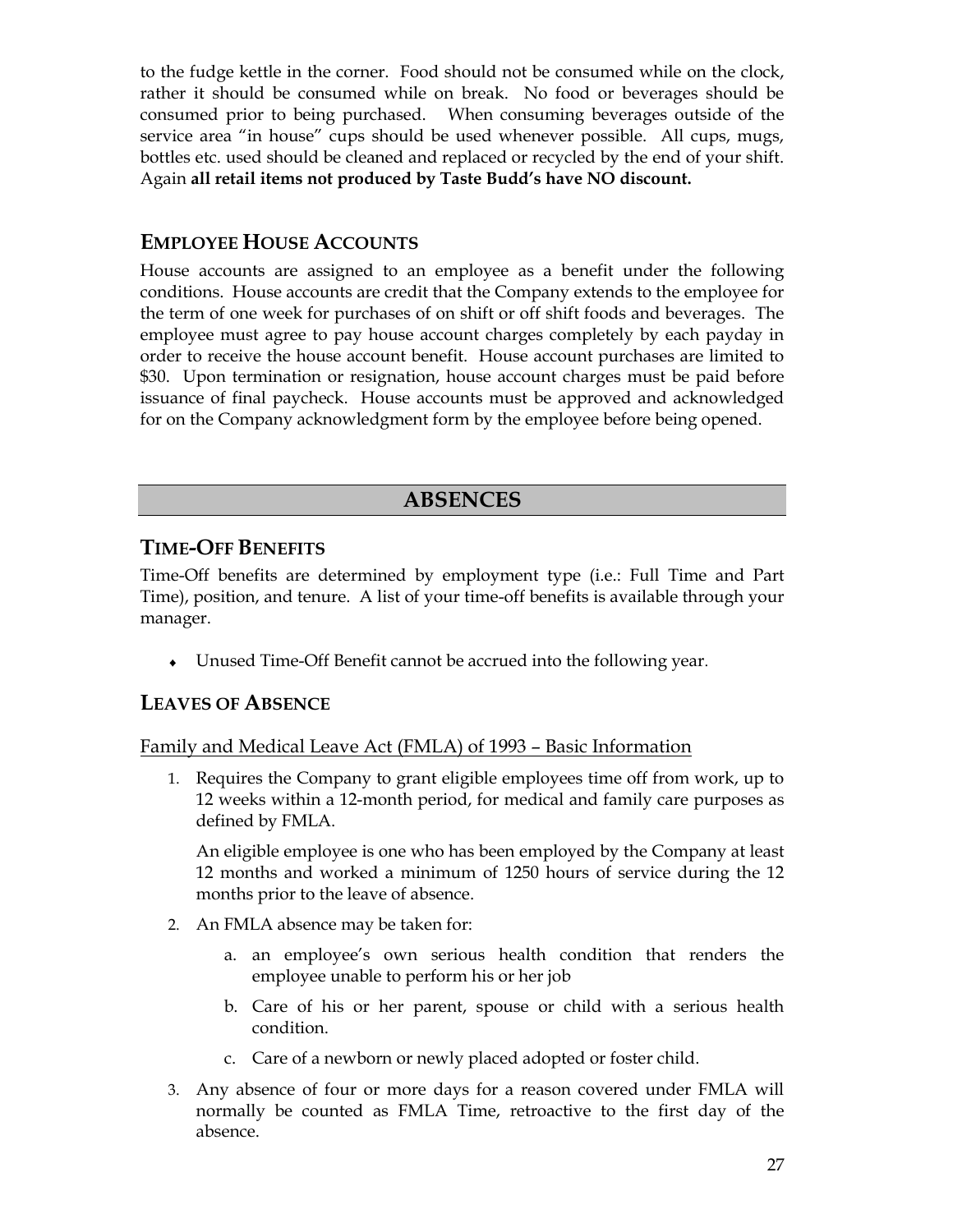- 4. Where the need for FMLA leave is foreseeable, as for planned medical treatments, the Company should be notified thirty days in advance or as soon as the employee knows that, he or she will miss work. Failure to comply with any of the notice or medical certification requirements of this policy may result in delay or forfeiture of FMLA rights
- 5. FMLA time off is unpaid.
	- a. Employees will be required to use all but three days of applicable time-off benefits available while on leave.
	- b. Employees may use all applicable time-off benefits available while on leave.
	- c. The use of benefit days does not extend the FMLA entitlement, but provides a way to turn some of the leave into paid time off if the employee has earned paid-time off available.
- 6. If a serious medical condition requires an employee to take FMLA Time intermittently or to work on a reduced schedule to care for him/herself, a parent, a spouse, or a child, such leave may be requested. A Medical Certification form is required stating the necessity for this type of absence.
- 7. Should an intermittent leave or reduced work schedule become necessary, the Company may require you to transfer temporarily to another job (with equivalent pay and benefits) that better accommodates this type of scheduling.
- 8. The Company, at its discretion, may require other medical opinions, as well as additional medical certifications during the absence.

#### <span id="page-27-0"></span>Personal Leave of Absence

In special cases where it becomes necessary for an employee to take a leave of absence that is not covered by FMLA, the employee may request a personal leave of absence.

- 1. Request for personal leave does not mean automatic approval.
- 2. Chef Budd must approve personal leaves of absence.
- 3. If the leave is granted, the employee will be required to use all applicable time-off benefits during the requested period of leave.
- 4. Contact Chef Budd for a leave of absence request form.

#### <span id="page-27-1"></span>Workers Compensation Leave of Absence

Workers' Compensation Insurance protects you in the event of injury or illness resulting directly from work. When a claim is approved, this insurance generally covers most medical bills, provides a statutory benefit payment that varies by State, as well as a death benefit. Any benefit received from Workers' Compensation Insurance is used as an offset to any benefit payable from the Company.

- 1. You must notify your supervisor and Chef Budd immediately if you are injured on the job. An injury report form must be completed.
- 2. All workers' compensation leaves of absence that also qualify under the FMLA will count against the 12 week FMLA entitlement. Additional leave may be permitted for employees injured at work.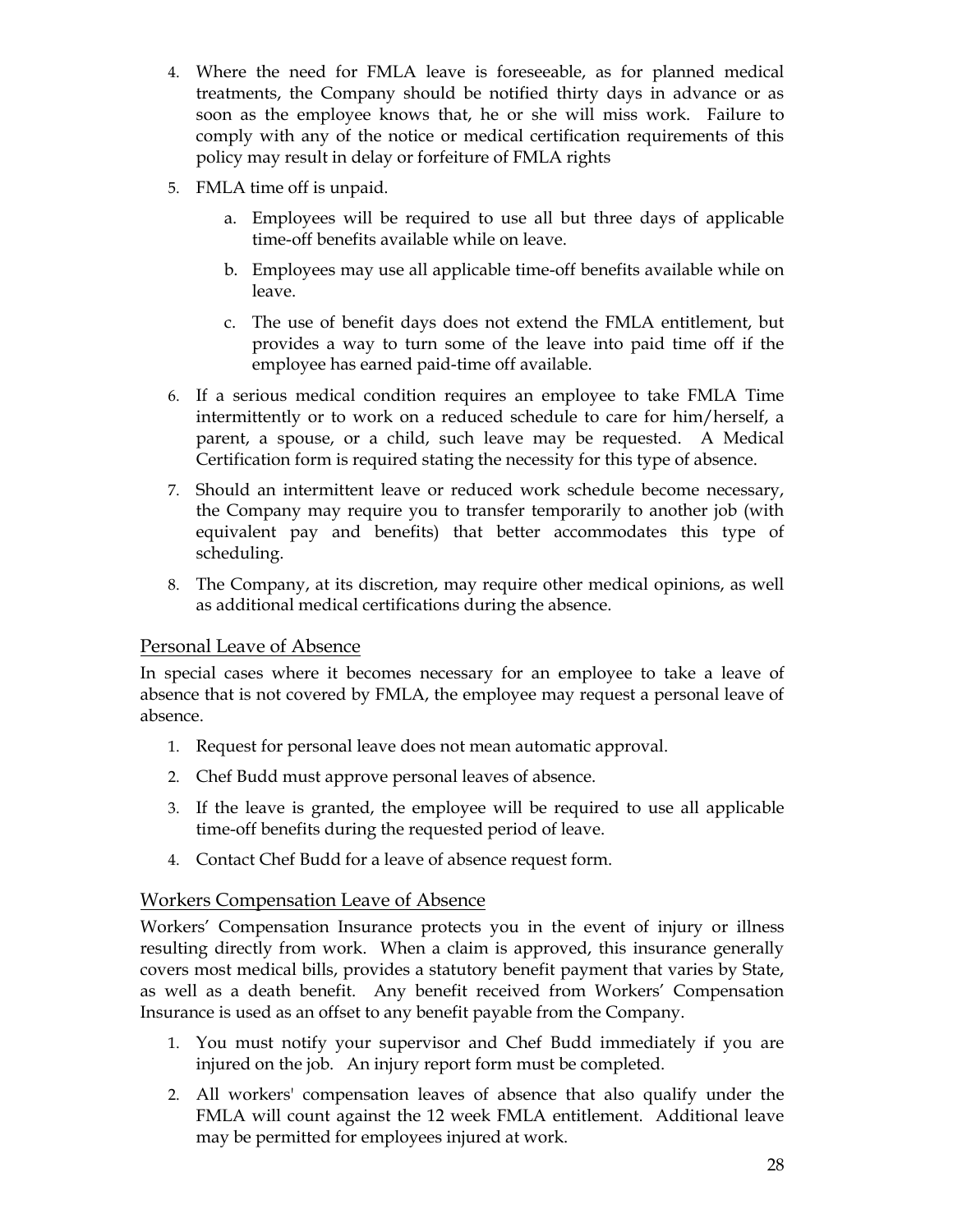# <span id="page-28-0"></span>**ABSENTEEISM**

Taste Budd's, Inc. and Taste Budd's Cafe, Inc. places a high value on attendance. We expect and need employees to be at work on time on their scheduled workdays. Regular attendance and punctuality are important because they affect an employee's productivity and ability to meet goals, standards, and deadlines. Absent employees, adversely affect Company morale since co-workers must absorb the absent employee's workload in addition to their own. Consequently, the level of service we provide to our customers is diminished. Our policy is to address and correct attendance patterns that are especially counterproductive and disruptive, while tolerating normal patterns of absences caused by occasional illness, emergencies, etc.

#### <span id="page-28-1"></span>Absence Notification Policy

Failure to comply with the following notification requirements may subject an employee to disciplinary action or termination.

1. If it becomes necessary in emergency for an employee to miss work, they are required to notify their supervisor and Chef Budd at least two hours prior to their scheduled starting time or as soon as possible. Notification must be by voice telephone (not by email or text). Cellular text can be used for follow up communication.

When calling in, you must state why you are absent, and a phone number you can be reached at for questions regarding your job.

2. Foreseeable absence as for planned medical treatments, all organized events (concerts, sports, plays, meetings etc.), vacation, trips, holidays, seasonal breaks, celebrations, special occasions etc. The Company is to be notified thirty days in advance by the employee. Any such notification is only accepted via the time off request feature of the employee's online schedule account. All requests with thirty days notice will be granted. Most requests with more than 21 days notice will be granted. Some requests with more than 14 days notice will be granted. Requests with equal to or less than 14 days notice **WILL NOT** be granted or approved and will be considered job abandonment and resignation. Employees with foreseeable absence with less than 21 days notice are required to use the online schedule "swap" feature to obtain their own coverage of their shift and task. Covering employees must have completed training and been approved for the specific task they are covering. Covering employees may not work overtime hours to cover swap shifts unless approved by Chef Budd.

Written, cellular text or emailed notifications for foreseeable absence

**WILL NOT** be considered. Time off requests for foreseeable absence placed via the online schedule accounts **WILL** be considered.

3. "No Call, No Shows" will be considered job abandonment and resignation.

#### <span id="page-28-2"></span>**Attendance Policy**

Employees who have suspicious patterns\* of non-FMLA related absences and excessive\*\* incidents of the following types of non-FMLA related absences may be subject to corrective action or termination.

- 1. Employee/Family Care (E/FC)
- 2. Hospital Employee Care (HEC)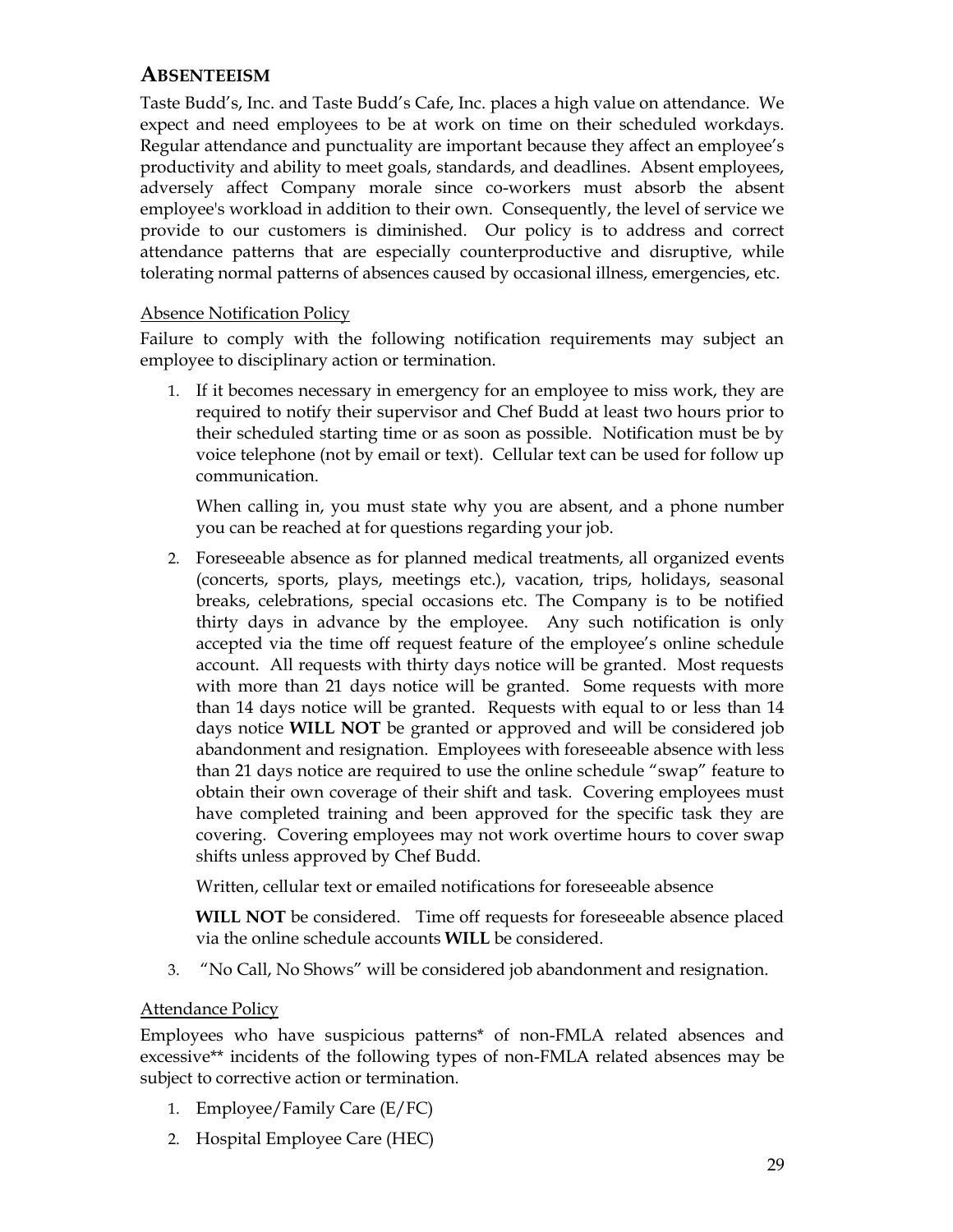3. Absent Without Benefit (AWB) - If an employee is absent on a scheduled working day without utilizing a Time-Off Benefit, they are considered "Absent without Benefit" (AWB); AWB days/hours/minutes include tardiness and "no call no shows."

\*\* For Full Time employees, "Excessive" means monthly average+ of absent hours is equal to or greater than four.

\* Examples of a Suspicious Pattern of absenteeism would be frequently using E/FC benefit on Mondays, repeatedly failing to report absences prior to shift start time, or missing a day of work during the first week of employment.

\*\* For Part Time employees, "Excessive" means monthly average<sup>+</sup> of absent hours is equal to or greater than the Total Weekly Hours Scheduled Divided by the Total Number of Weekdays Scheduled.

<sup>+</sup>Monthly average is calculated by using 12 months, rolling backwards. If an employee has not yet been with the Company for a full year, a monthly average of absences will be calculated by dividing the total number of non-FMLA related E/FC HEC and AWB hours by the number of full months they have worked.